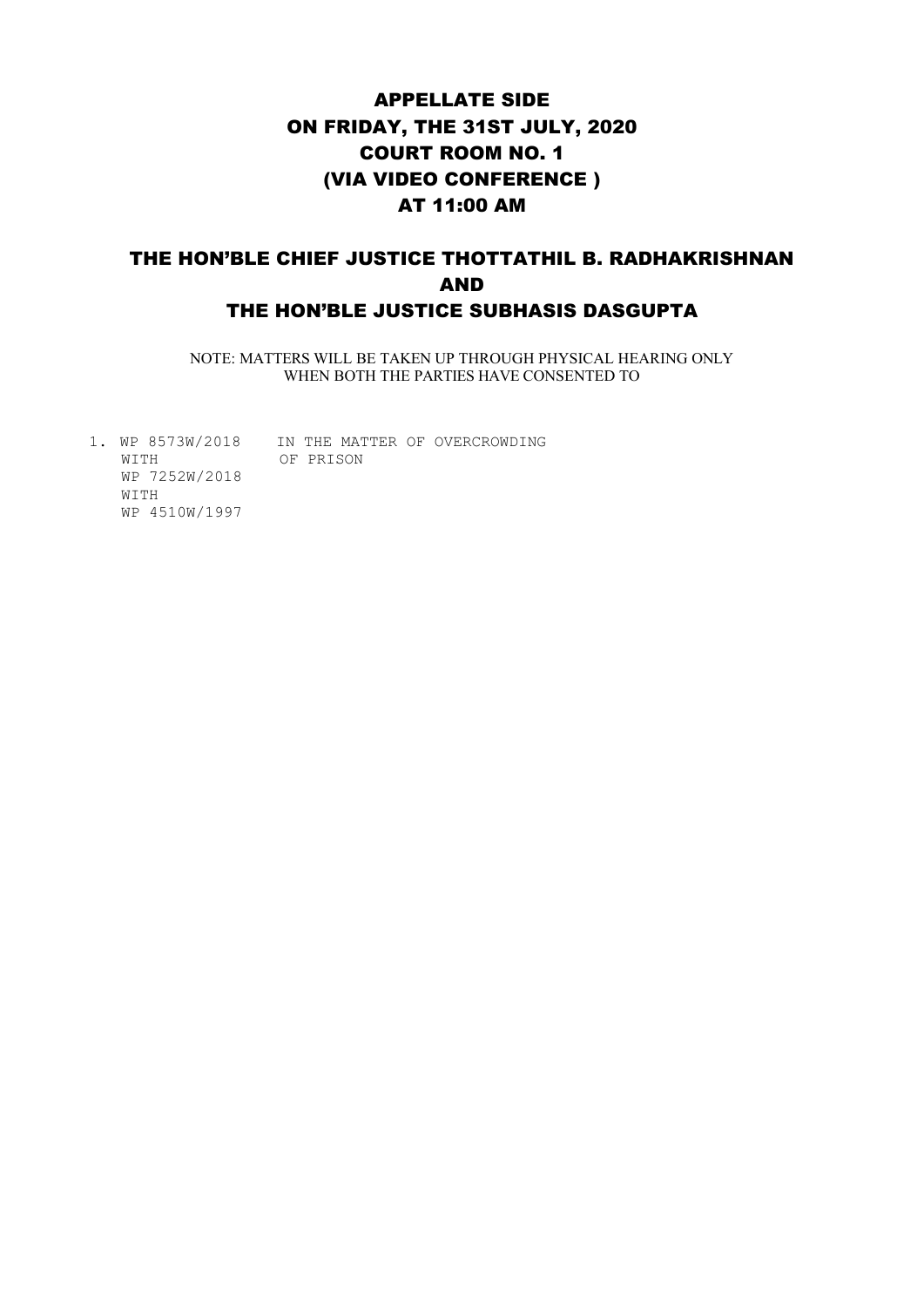# APPELLATE SIDE ON FRIDAY, THE 31ST JULY, 2020 COURT NO. 16 (VIA VIDEO CONFERENCE) AT 11:00 A.M.

### HON'BLE JUSTICE SANJIB BANERJEE AND HON'BLE JUSTICE ANIRUDDHA ROY

#### NOTE: MATTERS WILL BE TAKEN UP THROUGH PHYSICAL HEARING ONLY WHEN BOTH THE PARTIES HAVE CONSENTED TO

APPLICATION

| 1.          | CAN 3579/2020                                   | FAT 147/2020 MANISHDEB NATH Vs<br>CAN 3577/2020 APARUPA BANERJEE                                                        | KAUSTAV MISHRA   |  |
|-------------|-------------------------------------------------|-------------------------------------------------------------------------------------------------------------------------|------------------|--|
| 2.          | CAN 3227/2020<br>CAN 3228/2020<br>CAN 3229/2020 | MAT 449/2020 DR SANTANU TATHAGATA PAL VS<br>STATE OF WEST BENGAL & ORS                                                  | BISWARUP NANDY   |  |
| 3.<br>WITH  |                                                 | MAT 439/2020 BOARD OF TRUSTEES FOR THE PORT OF KOL & ORS Vs AMIT KR NAG<br>CAN 3008/2020 TORRENT MINERALS PVT LTD & ANR |                  |  |
|             | CAN 3023/2020<br>CAN 3024/2020<br>MAT 440/2020  |                                                                                                                         |                  |  |
| 4.          | CAN 3853/2020                                   | FAT 177/2020 BIKASH JANA Vs<br>CAN 3852/2020 SATIBRATA MANDAL JANA                                                      | NABANKUR PAUL    |  |
| 5.          | CAN 3886/2020                                   | MAT 477/2020 NARAYAN CHANDRA MAITY Vs<br>CAN 3884/2020 STATE OF WEST BENGAL                                             | GOURAB GHOSH     |  |
| 6.          | CAN 3438/2020                                   | FMAT 349/2020 SUBHASISH HALDER & ORS Vs<br>CAN 3523/2020 PARIMAL MAJUMDER & ANR                                         | BRATIN KUMAR DEY |  |
|             | CIVIL APPEALS<br>--------------                 |                                                                                                                         |                  |  |
| 7.<br>KUMAR |                                                 | SAT 99/2020 S RAMANATHAN VS                                                                                             | GOPALA BINNU     |  |
|             | CAN 4215/2020<br>CAN 4216/2020                  | SMT SARASWATI & ORS                                                                                                     |                  |  |
| KUMAR       |                                                 | 8. SAT 100/2020 C K KUTTAN Vs                                                                                           | GOPALA BINNU     |  |
|             | CAN 4219/2020<br>CAN 4220/2020                  | SMT SARASWATI & ORS                                                                                                     |                  |  |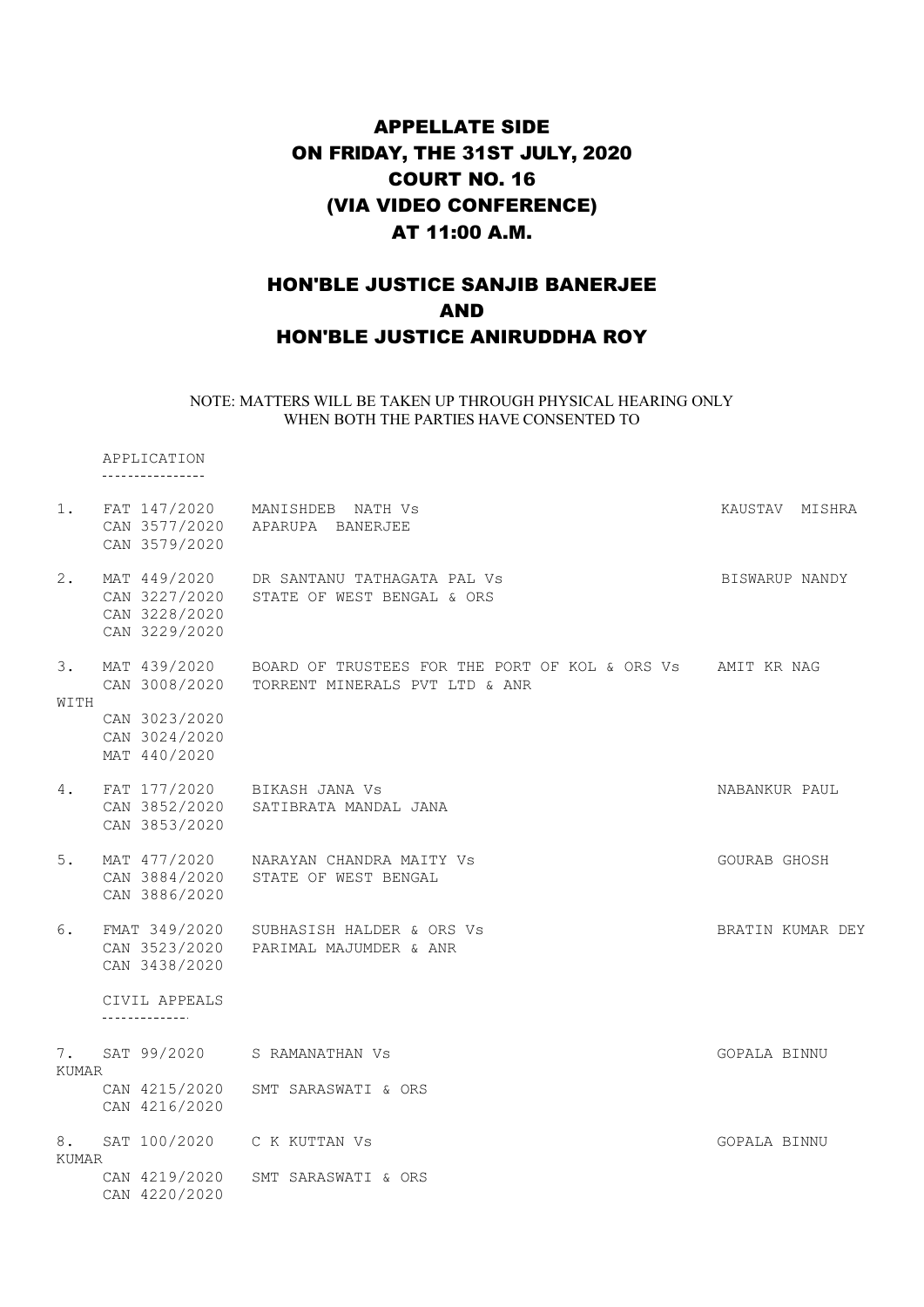TRIBUNAL APPLICATION

|        | CAN 4355/2020 DHARAM RAJ                                | 9. WP.CT 36/2020 THE LT. GOVERNOR, A&N ISLAND & ORS Vs BISWAJIT SAMANTA                                       |                       |
|--------|---------------------------------------------------------|---------------------------------------------------------------------------------------------------------------|-----------------------|
| MISHRA |                                                         | 10. WP.CT 149/2019 UNION OF INDIA & ORS Vs                                                                    | SHAILENDRA KUMAR      |
|        |                                                         | AJOY KUMAR MUKHOPADHYAY & ORS                                                                                 |                       |
|        |                                                         | 11. WP.ST 59/2020 DIPAK SAMANTA Vs<br>STATE OF WEST BENGAL & ORS.                                             | GOPA BISWAS           |
|        |                                                         | 12. WPLRT 29/2020 BABULAL GHOSH & ANR Vs<br>CAN 4000/2020 STATE OF WEST BENGAL & ORS                          | D BANERJEE            |
|        |                                                         | 13. WP.ST 61/2020 THE PUBLIC SERVICE COMMISSION , W.B. & ORS Vs SHRABONI SARKAR<br>MINARUL ISLAM MONDAL & ANR |                       |
|        | APPLICATION FOR BAIL<br>------------------------------- |                                                                                                               |                       |
|        | CRAN 3182/2020<br>CRAN 3184/2020                        | 14. CRM 4953/2020 AZUMAN SK @ AZAMAN SK @ RAJU SK Vs ARNAB SAHA<br>CRAN 3181/2020 STATE OF WEST BENGAL        |                       |
|        |                                                         | 15. CRM 4945/2020 FARUK ALI SARALA Vs<br>CRAN 3163/2020 STATE OF WEST BENGAL                                  | SUMIT ROUTH           |
|        |                                                         | 16. CRM 4991/2020 BAPI MONDAL & ORS Vs<br>CRAN 3227/2020 STATE OF WEST BENGAL                                 | ARNAB SAHA            |
|        |                                                         | 17. CRM 4993/2020 SIRAJUL MOLLA Vs<br>CRAN 3229/2020 STATE OF WEST BENGAL                                     | ARNAB SAHA            |
|        |                                                         | 18. CRM 5005/2020 TAJMAHAL MALLICK @ TEJO MALLICK & ANR. Vs MAVANIL DE<br>CRAN 3239/2020 STATE OF WEST BENGAL |                       |
| SHARMA |                                                         | 19. CRM 4445/2020 JOJAN LEPCHA Vs                                                                             | RAJESH KUMAR          |
|        |                                                         | STATE OF WEST BENGAL                                                                                          |                       |
|        |                                                         | 20. CRM 3919/2020 RASID KHAN @ BASIRUDDIN KHAN Vs<br>STATE OF WEST BENGAL                                     | ARINDAM ROY           |
|        | 21. CRM 4737/2020 SHAMBHU DAS Vs                        | CRAN 2935/2020 STATE OF WEST BENGAL                                                                           | ARKA CHAKRABORTY      |
|        |                                                         | 22. CRM 4383/2020 BIKASH HAJRA Vs<br>STATE OF WEST BENGAL                                                     | ARINDAM ROY           |
|        | MAJUMDER                                                | 23. CRM 4783/2020 RAMESH BASFORE Vs                                                                           | MADHUSHRI DUTT        |
|        |                                                         | STATE OF WEST BENGAL                                                                                          |                       |
|        | CRAN 3244/2020                                          | 24. CRM 5009/2020 MD SAKIL HASAN Vs<br>CRAN 3243/2020 STATE OF WEST BENGAL                                    | SK ABU JAFAR          |
|        |                                                         | 25. CRM 5011/2020 RAHUL MALAKAR Vs<br>CRAN 3247/2020 STATE OF WEST BENGAL                                     | JAYDEEP KANTA BHOWMIK |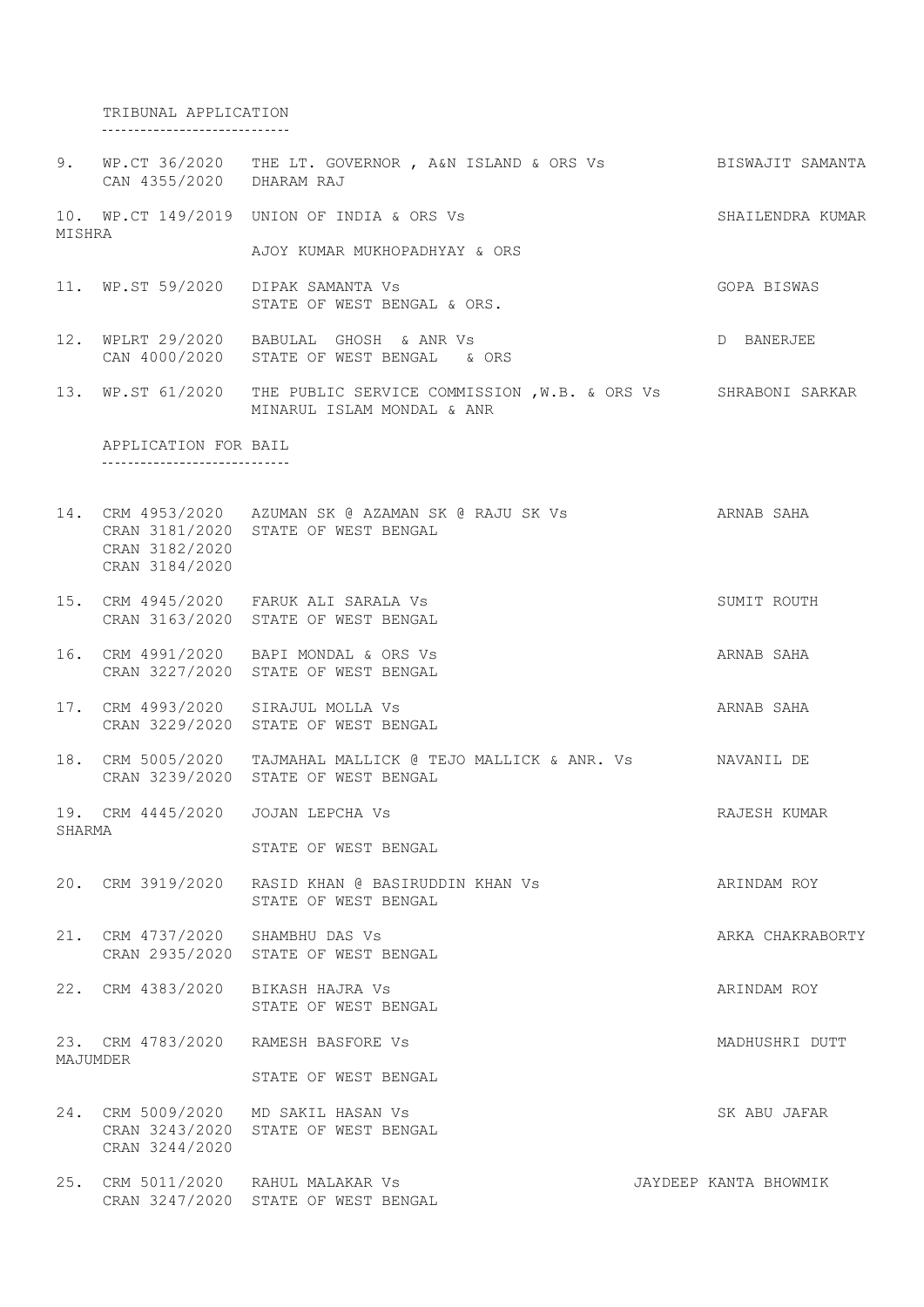- 26. CRM 4827/2020 DILIP GHORUI@BANSHI Vs PARTHA SARATHI MANDAL CRAN 3028/2020 STATE OF WEST BENGAL
- 27. CRM 1903/2020 DEBJANI MUKHERJEE Vs Sandbook Care and HARERAM SINGH CENTRAL BUREAU OF INVESTIGATION

APPLICATION FOR ANTICIPATORY BAIL 

- 28. CRM 5019/2020 FIROJ ANSARI @ MD FIROJ ANSARI & ORS Vs ARUP SARKAR CRAN 3254/2020 STATE OF WEST BENGAL
- 29. CRM 5007/2020 ABBAS SARKAR & ANR. Vs SANDIP MANDAL CRAN 3241/2020 STATE OF WEST BENGAL
- 30. CRM 5001/2020 DILIP KHERWAL & ORS Vs ARNAB CHATTERJEE CRAN 3236/2020 STATE OF WEST BENGAL WITH CRAN 3234/2020
- 31. CRM 5065/2020 SOVATULLA SK. @ SAPATULLA MONDAL Vs ROBIUL ISLAM CRAN 3323/2020 STATE OF WEST BENGAL
- 32. CRM 5085/2020 SUBHAJIT GHOSH & ORS Vs AMIT SINGH STATE OF WEST BENGAL
- 33. CRM 5087/2020 SHANTI RANJAN MAJUMDER& ORS Vs AMIT SINGH STATE OF WEST BENGAL
- 34. CRM 5091/2020 LABANYA BHATTACHARYA @ BHATTACHARJEE & ORS Vs SHIBAJI KUMAR DAS STATE OF WEST BENGAL
- 35. CRM 5095/2020 BISWAJIT DEY Vs PRONAY BASAK STATE OF WEST BENGAL
- 36. CRM 5097/2020 RAM PRASAD MUKHERJEE Vs Sand Control of Municipal KUNAL GANGULY STATE OF WEST BENGAL
- 37. CRM 5099/2020 SOMNATH HALDER @ TUKUN Vs SHEKHAR BARMAN STATE OF WEST BENGAL
- 38. CRM 5103/2020 MANA SK@ MURSALIM SK@ MANARUL SK Vs JISAN IQUBQL HOSSAIAN STATE OF WEST BENGAL
- 39. CRM 5109/2020 ARUP SANTRA Vs **MALAY BHATTACHARYYA** STATE OF WEST BENGAL
- 40. CRM 5111/2020 SAHIDUL ISLAM Vs JAYDEEP KUMAR BHOWMICK STATE OF WEST BENGAL
- 41. CRM 5117/2020 JOY BOSE Vs ARNAB SAHA STATE OF WEST BENGAL

42. CRM 4361/2020 MD GOLAM MUSTOFA & ORS Vs MRITYUNJOY CHATTERJEE CRAN 2531/2020 STATE OF WEST BENGAL 43. CRM 4873/2020 SNIGDHA DASGUPTA Vs AMITABHA GHOSH CRAN 3076/2020 STATE OF WEST BENGAL

44. CRM 4899/2020 USHA MONDAL& ANR Vs ARPITA SAHA STATE OF WEST BENGAL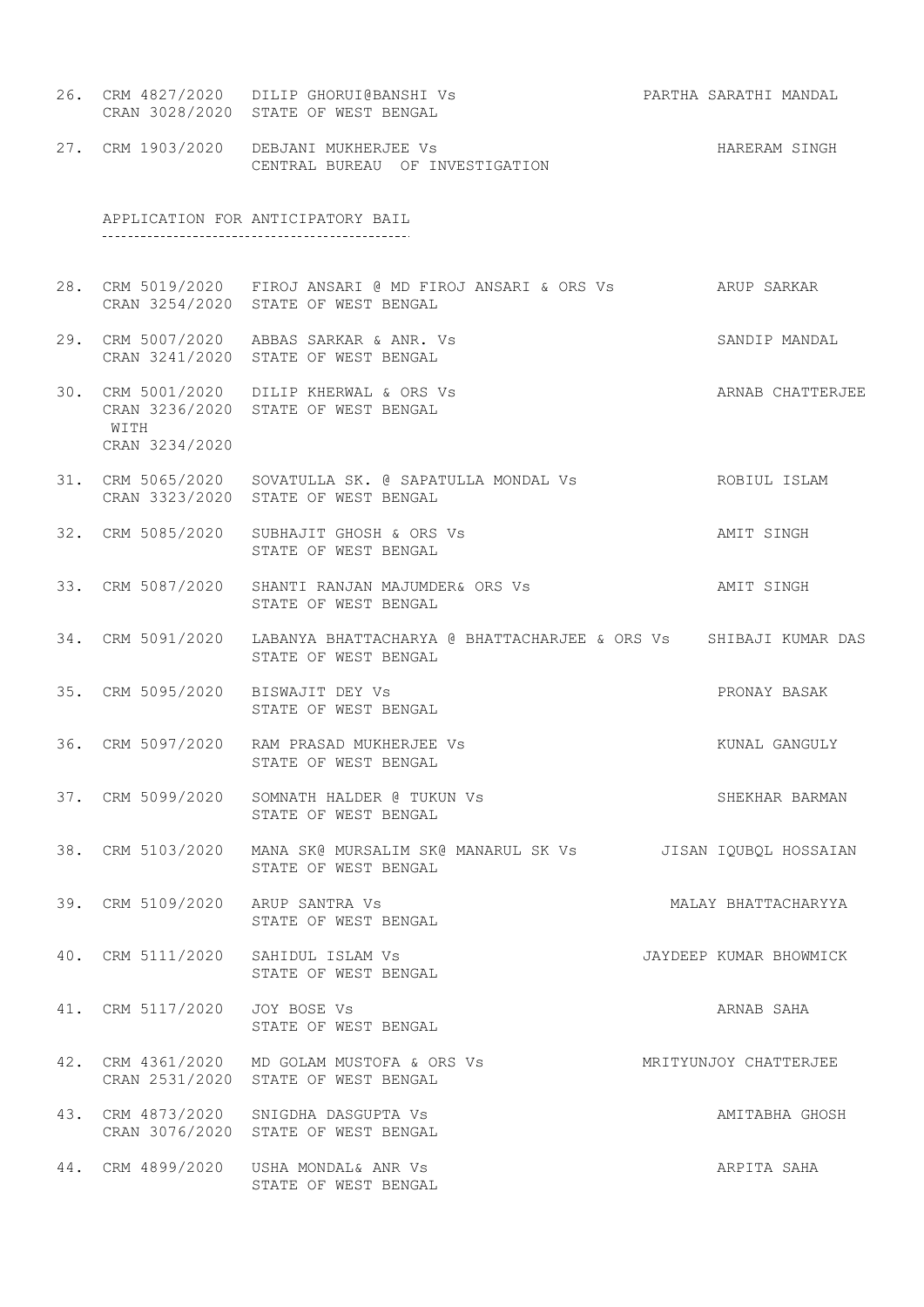45. CRM 1105/2020 SK. RUBEL HOSSAIN Vs ASHOK KUMAR JHA CRAN 1030/2020 STATE OF WEST BENGAL ANGSHUMAN CHAKRABORTY 46. CRM 4503/2020 BASANTI DAS Vs CRAN 2655/2020 STATE OF WEST BENGAL 47. CRM 4905/2020 CHITTA RANJAN DEY & ORS Vs HILLOL SAHA PODDER STATE OF WEST BENGAL 48. CRM 4917/2020 AMAL GHOSH Vs SANTANU MAJI CRAN 3125/2020 STATE OF WEST BENGAL WITH CRAN 3119/2020 CRM 4908/2020 49. CRM 4907/2020 JHANTU HALDER Vs SUMANTA DAS CRAN 3117/2020 STATE OF WEST BENGAL 50. CRM 4923/2020 JITENDRA PRASAD & ANR Vs DEBJANI DAS GUPTA CRAN 3131/2020 STATE OF WEST BENGAL 51. CRM 4499/2020 MD JAKIR HOSSAIN @ MD ZAKIR HOSSAIN Vs MD ZEESHAN UDDIN CRAN 2652/2020 STATE OF WEST BENGAL 52. CRM 4487/2020 NEPAL DUTTA & ANR Vs BUSHRA KHATOON CRAN 2642/2020 STATE OF WEST BENGAL 53. CRM 4901/2020 ASHEKAR RAHAMAN Vs RANADEB SENGUPTA STATE OF WEST BENGAL 54. CRM 4759/2020 SOMNATH BAR & ANR Vs SAYANTAN HAZRA CRAN 2963/2020 STATE OF WEST BENGAL KARABI ROY 55. CRM 4995/2020 PRASENJIT SAHA Vs CRAN 3231/2020 STATE OF WEST BENGAL SAHJAHAN ALI 56. CRM 4997/2020 KALIPADA MANNA & ANR. CRAN 3234/2020 STATE OF WEST BENGAL SONALI DAS 57. CRM 4999/2020 BADRUL SK. Vs CRAN 3235/2020 STATE OF WEST BENGAL BAIL IN CONNECTION WITH APPEAL 58. CRA 425/2019 RAKESH KUMAR SINGH Vs SAIBAL K DASGUPTA CRAN 3760/2019 STATE OF WEST BENGAL ADMISSION OF APPEAL ----------------------------59. CRA 179/2020 SK. MD. SELIM Vs SUCHISMITA DATTA CRAN 3301/2020 STATE OF WEST BENGAL CRAN 3318/2020 60. CRA 177/2020 TULU SK @ MD. SAFIUL ISLAM DEWAN & ANR Vs MD. HAFIZ ALI CRAN 3144/2020 STATE OF WEST BENGAL 61. CRA 175/2020 SK. BOBBY @ RAHIS BOBBY @ SK. BOBY Vs PROSENJIT MUKHERJEE CRAN 3100/2020 STATE OF WEST BENGAL .CRAN 3101/2020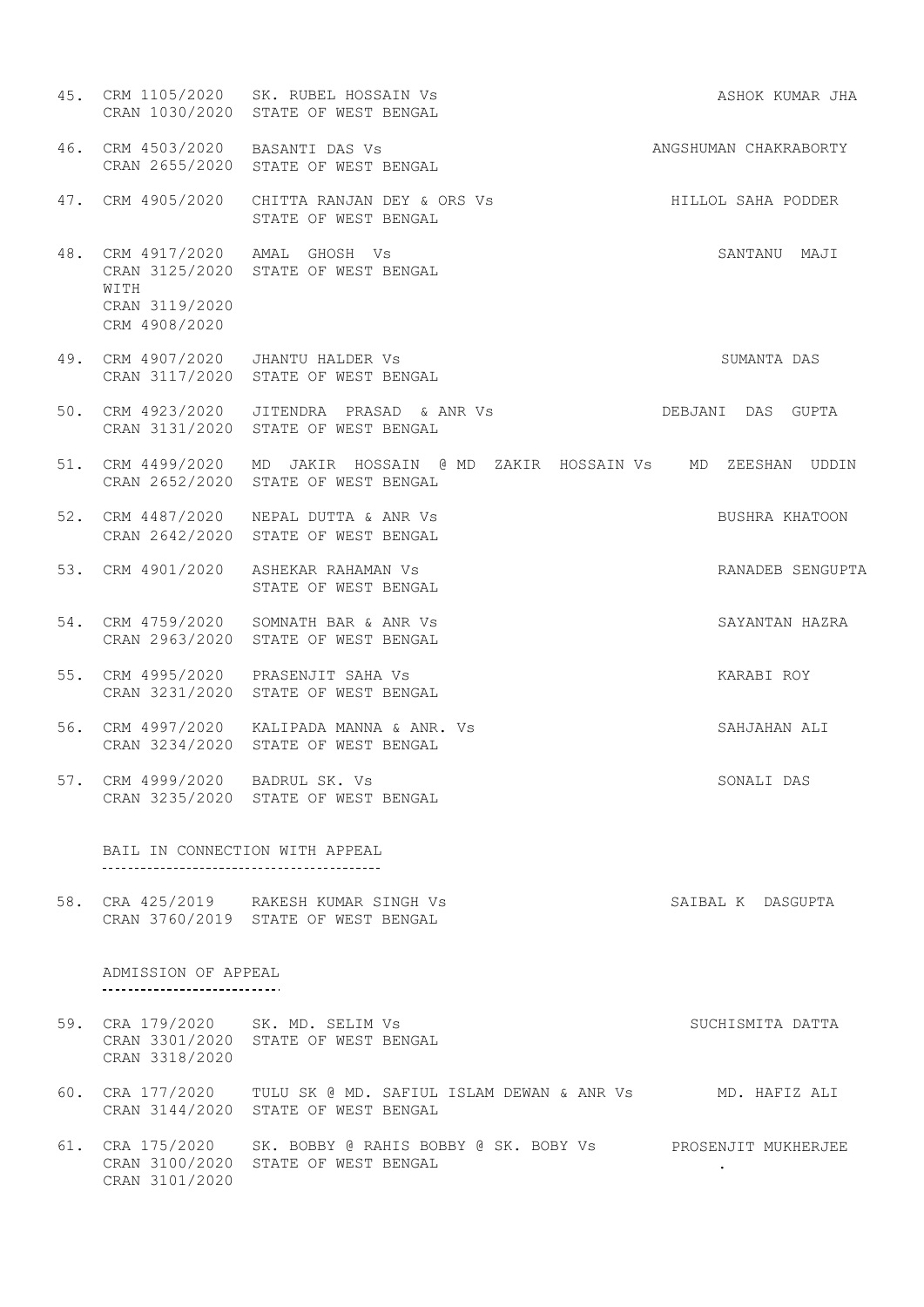- 62. CRA 173/2020 BUREAU OF INDIAN STANDARDS Vs JAGANNATH GANGULY CRAN 2995/2020 M/S DEY MINERALS PVT LTD & ORS WITH CRMSPL 25/2020
	- 63. CRA 167/2020 GOURAB MONDAL@SHANU Vs TIRTHANKAR RAY CRAN 2742/2020 STATE OF WEST BENGAL CRAN 2743/2020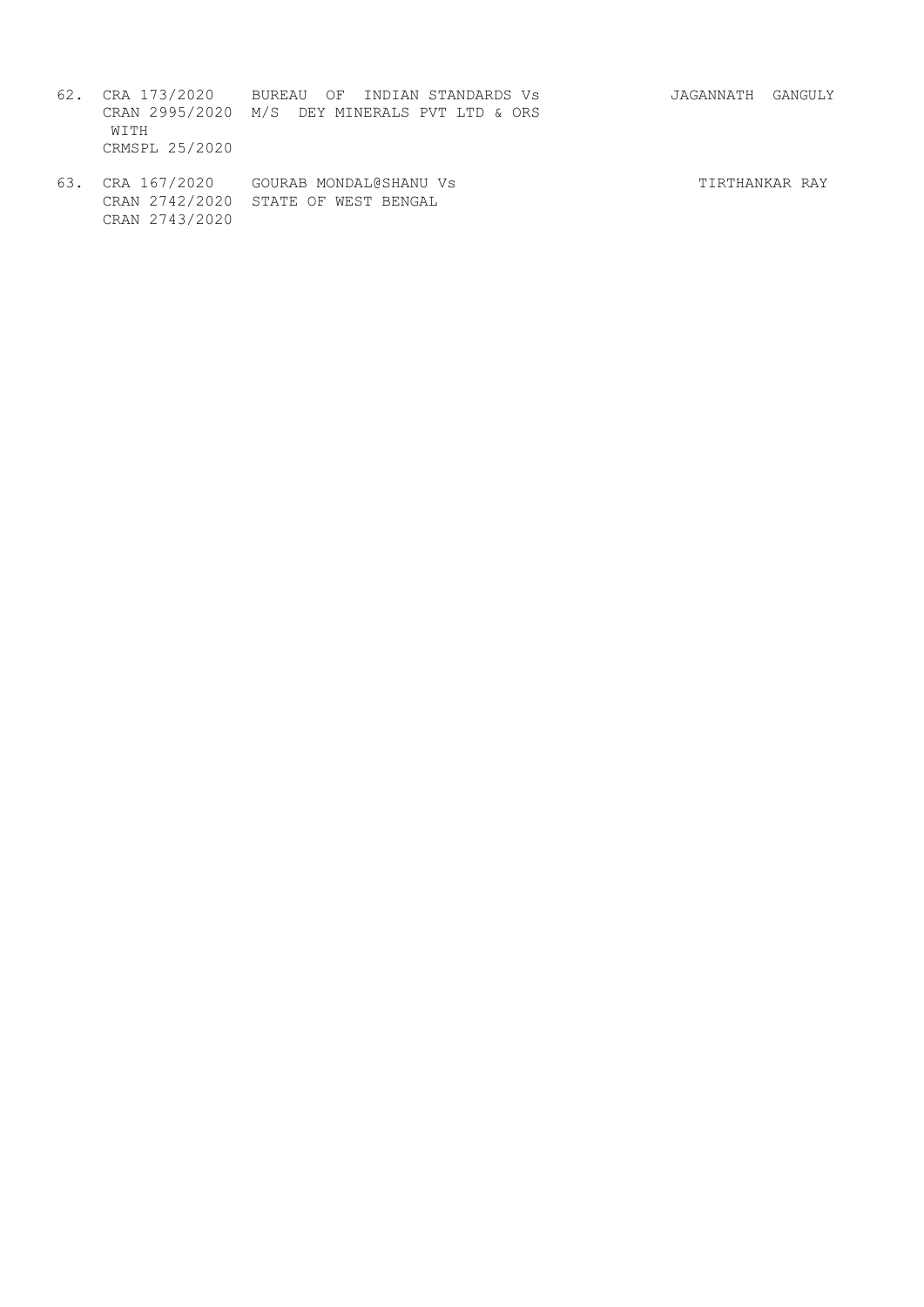### APPELLATE SIDE ON FRIDAY, THE 31ST JULY, 2020 COURT NO. 16 (VIA VIDEO CONFERENCE) 2:00 P.M. TO 3:30 P.M.

### HON'BLE JUSTICE SANJIB BANERJEE

#### **CRIMINAL REVISION**

-------------------------

- 1. CRR 1059/2020 TRIPARNA ROY CHOWDHURY @ TRIPARNA RAY CHOWDHURY Vs CRAN 2806/2020 STATE OF WEST BENGAL & ANR MAYUKH MUKHERJE 2. CRR 1053/2020 GOBINDO KUMAR HALDER & ANR Vs PARTHA SARATHI DAS CRAN 2745/2020 STATE OF WEST BENGAL & ANR MOTION ----------
- 3. WP 5573W/2020 KUNTAL PALIT Vs PAROMITA MAITY CAN 3279/2020 STATE OF WEST BENGAL 4. WP 5761W/2020 INDRAJIT BISWAS & ORS Vs The COPA BISWAS CAN 3740/2020 STATE OF WEST BENGAL & ORS
- 5. WP 5729W/2020 MD. SARIFUDDIN AHMED Vs TARASANKAR SAMANTA CAN 3673/2020 STATE OF WEST BENGAL & ORS.
- 6. WP 4743W/2020 VISHAL SHAH Vs **MALABIKA ROY DEY** UNION OF INDIA & ORS
- 7. LPA 5/2020 BHASKAR GHOSH & ANR Vs ANTARA BANERJEE CAN 3268/2020 APARNA BASU & ORS CAN 3269/2020
- 8. WP 5605W/2020 PABITRA BHOWMICK Vs SALL BRATIN KUMAR DEY CAN 3360/2020 STATE OF WEST BENGAL & ORS.
- 9. WP 5035W/2020 RUMKI RANA Vs Sand Control of the DEBASISH GHOSH CAN 3363/2020 STATE OF WEST BENGAL & ORS
- 10. WP 5689W/2020 PARIJAT ROY Vs SURYA NEEL DAS CAN 3576/2020 UNION OF INDIA & ANR
- 11. WP 4465W/2020 SASI BISWAS Vs **MOLLY SAHA** CAN 3745/2020 UNION OF INDIA & ORS CAN 3747/2020
- 12. WP 5661W/2020 ANIMA BAGDI Vs MANAS KUMAR DAS CAN 3531/2020 STATE OF WEST BENGAL & ORS
- 13. WP 5649W/2020 DEBJIT MITRA ROY Vs RAKESH ROY CAN 3509/2020 STATE OF WEST BENGAL& ORS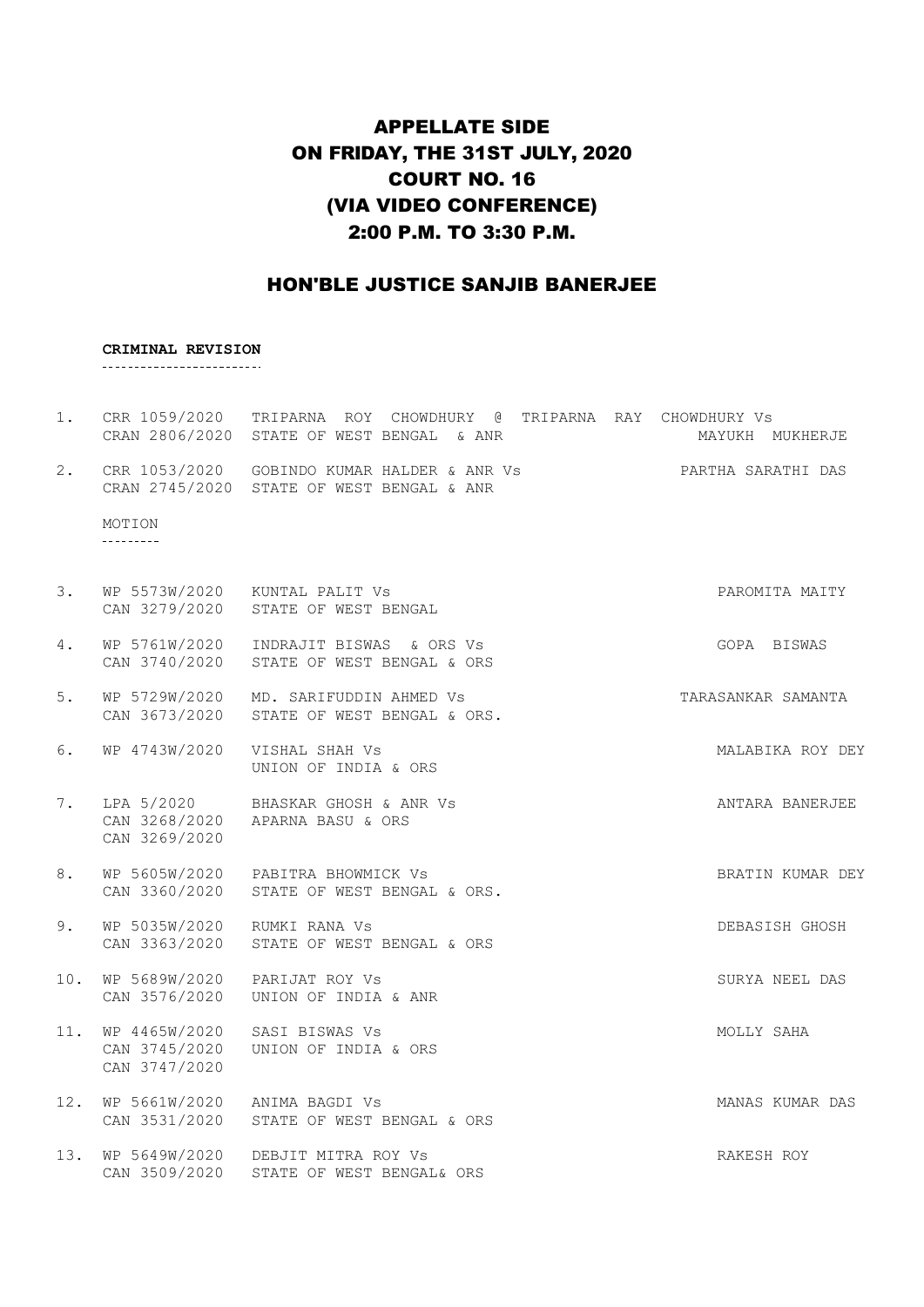14. WP 5763W/2020 KAUSHIK ADHIKARY IN RE UTP 3703/WO & 3704/WO Vs

| 15. | WP 5681W/2020                  | SUNIL NASKAR Vs<br>CAN 3562/2020 STATE OF WEST BENGAL& ORS                                    | PRABIR MONDAL           |
|-----|--------------------------------|-----------------------------------------------------------------------------------------------|-------------------------|
| 16. | WP 5891W/2020                  | TANMAY ACHARJEE & ORS Vs<br>CAN 4007/2020 STATE OF WEST BENGAL & ORS                          | S.P. PAHARI             |
| 17. |                                | WP 5893W/2020   PRAFULLA KUMAR CHATTARAJ & ANR Vs<br>CAN 4017/2020 STATE OF WEST BENGAL & ORS | SUSNIGDHO BHATTACHARYYA |
| 18. | WP 5831W/2020                  | UTTAM KUMAR PATI & ORS VS<br>CAN 3871/2020 STATE OF WEST BENGAL & ORS                         | SK. SAHJAHAN ALI        |
| 19. | WP 5841W/2020                  | MX PARNA BAL & ANR Vs<br>CAN 3902/2020 STATE OF WEST BENGAL & ORS                             | ANKANI BISWAS @ ANKAN   |
| 20. | WP 5843W/2020                  | RAMA PRASAD MOHANTA VS<br>CAN 3906/2020 STATE OF WEST BENGAL & ORS                            | MADHURIMA SARKAR        |
| 21. | WP 5845W/2020<br>CAN 3910/2020 | SIEKH MUJIB HUSAIN Vs<br>KMC & ORS                                                            | RAJDEEEP BHATTACHARYA   |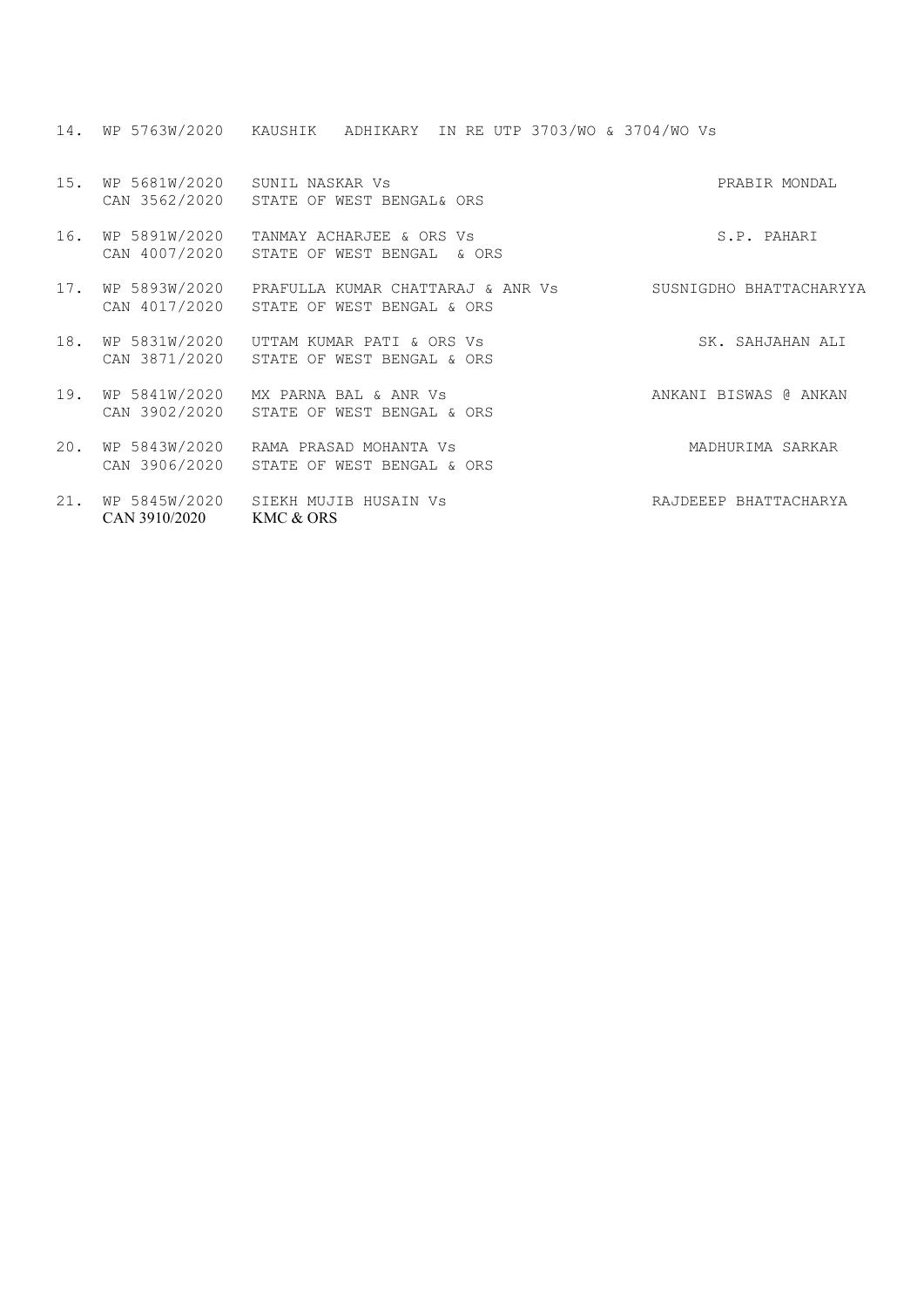# ORIGINAL SIDE ON FRIDAY, THE  $31<sup>ST</sup>$  JULY, 2020 COURT NO. 16 (VIA VIDEO CONFERENCE) 2:00 P.M. TO 3:30 P.M.

### HON'BLE JUSTICE SANJIB BANERJEE

*NOTE: MATTERS WILL BE TAKEN UP THROUGH PHYSICAL HEARING ONLY WHEN BOTH THE PARTIES HAVE CONSENTED TO*

NEW CHAMBER APPLICATIONS

| $1$ . | EC 301/2019                       | MAGMA FINCORP LIMITED Vs<br>S L N CNC TECH PRIVATE LIMITED & ORS.                          | SINHA & CO.      |
|-------|-----------------------------------|--------------------------------------------------------------------------------------------|------------------|
|       | NEW MOTIONS                       |                                                                                            |                  |
| 2.    | AP 185/2020                       | SREI EQUIPMENT FINANCE LIMITED Vs<br>SEIRRA INFRAVENTURE PRIVATE LIMITED                   | SINHA & CO.      |
| 3.    | AP 205/2020                       | JVS INNOVATIONS PVT LTD Vs<br><b>JSW FOUNDATION</b>                                        | JITENDRA PATNAIK |
| 4.    | GA 847/2020<br>WITH<br>CS 58/2020 | CMS INFO SYSTEM LIMITED Vs<br>BENGAL PROVINCIAL BANKS CONTRACT EMPLOYEES ASSOCIATION & ORS | KHAITAN AND CO   |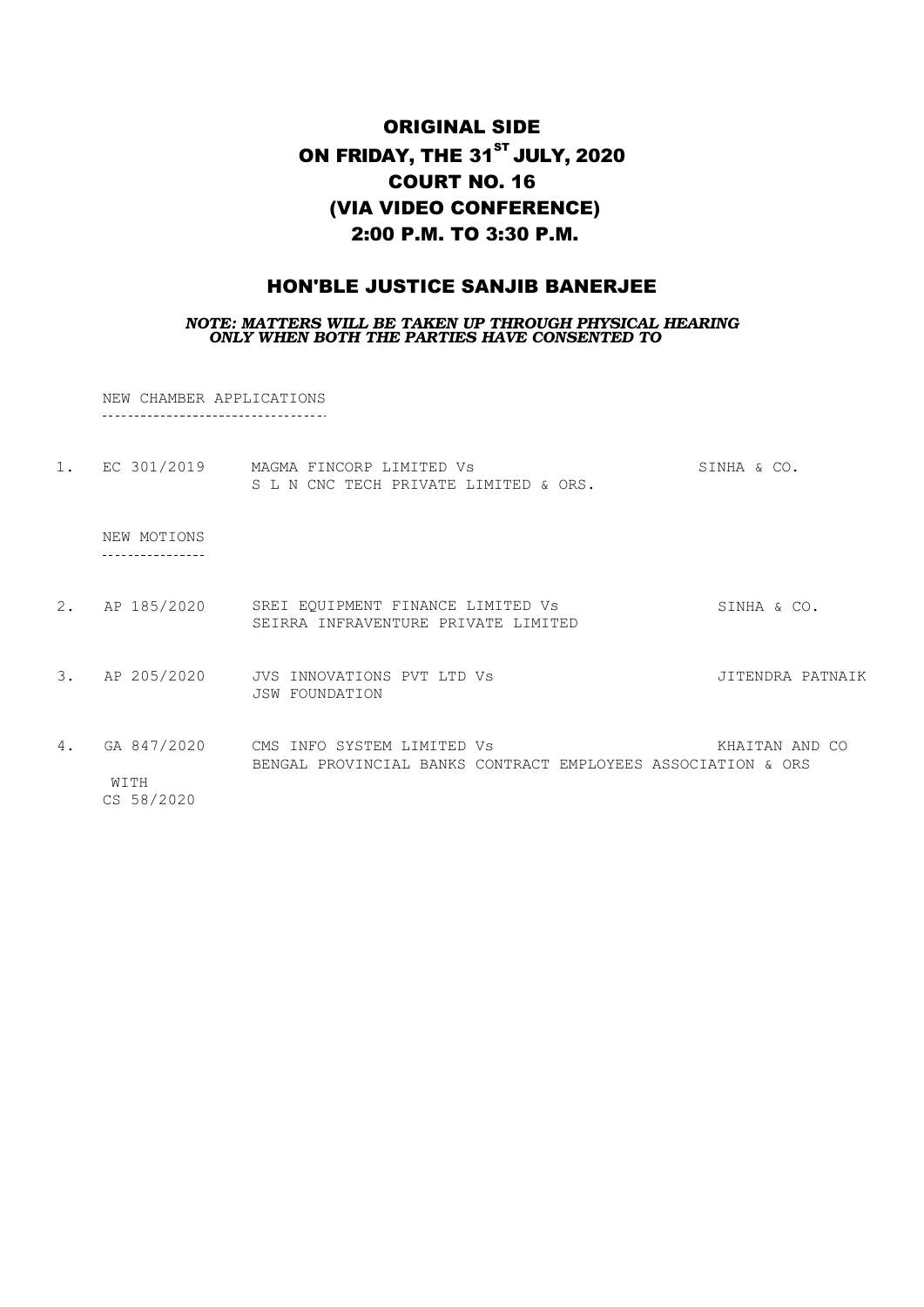# APPELLATE SIDE ON FRIDAY, THE 31ST JULY, 2020 COURT NO. 8 (VIA VIDEO CONFERENCE) AT 11:00 A.M.

### HON'BLE JUSTICE SOUMEN SEN AND HON'BLE JUSTICE BIBEK CHAUDHURI

NOTE: MATTERS WILL BE TAKEN UP THROUGH PHYSICAL HEARING ONLY WHEN BOTH THE PARTIES HAVE CONSENTED TO

APPLICATION FOR BAIL \_\_\_\_\_\_\_\_\_\_\_\_\_\_\_\_\_\_\_\_\_\_\_\_\_\_\_\_\_\_\_\_

|    | 1. CRM 4600/2020 CHIRANJIT ROY Vs<br>CRAN 2741/2020 STATE OF WEST BENGAL                                                          | KALIPADA DAS            |
|----|-----------------------------------------------------------------------------------------------------------------------------------|-------------------------|
|    | 2. CRM 4578/2020 KALYAN MURMU Vs<br>STATE OF WEST BENGAL                                                                          | BITASOK BANERJEE        |
|    | 3. CRM 4768/2020 BOLESWAR ROY Vs<br>CRAN 2969/2020 STATE OF WEST BENGAL                                                           | JAYDEEEP KANTA BHOWMICK |
| 4. | CRAN 2718/2020 STATE OF WEST BENGAL                                                                                               |                         |
| 5. | CRM 4562/2020 ISMAIL ALI@ ASLAM & ANR Vs KAUSHIK CHOUDHURY<br>CRAN 2709/2020 STATE OF WEST BENGAL                                 |                         |
|    | 6. CRM 4920/2020 MITHUN BARMAN Vs<br>STATE OF WEST BENGAL                                                                         | HILLOL SAHA PODDER      |
|    | 7. CRM 4902/2020 KHADIMUL HAQUE @ KHADIMUL HOSSAIN Vs HILLOL SAHA PODDER<br>STATE OF WEST BENGAL                                  |                         |
|    | 8. CRM 4912/2020 SAGAR NATH @ BABAN Vs<br>STATE OF WEST BENGAL                                                                    | SUMANTA DAS             |
|    | 9. CRM 4422/2020 MD JABED @ MD JAVED @ MD JAWED Vs DEV KR SHARMA<br>STATE OF WEST BENGAL                                          |                         |
|    | APPLICATION FOR ANTICIPATORY BAIL                                                                                                 |                         |
|    | 10. CRM 5014/2020 GIAS MONDAL & ORS Vs<br>CRAN 3251/2020 STATE OF WEST BENGAL                                                     | MD YOUNUSH MONDAL       |
|    | 11. CRM 5012/2020 ENTAJUL MIYA @ ENTAJMUL MIYA @ ENTAJ MIYA & ORS Vs<br>STATE OF WEST BENGAL <b>ALL ASSESS</b> HILLOL SAHA PODDER |                         |
|    | 12. CRM 5008/2020 SADHAN BISWAS & ANR. Vs ALI AHSAN ALAMGIR<br>CRAN 3242/2020 STATE OF WEST BENGAL                                |                         |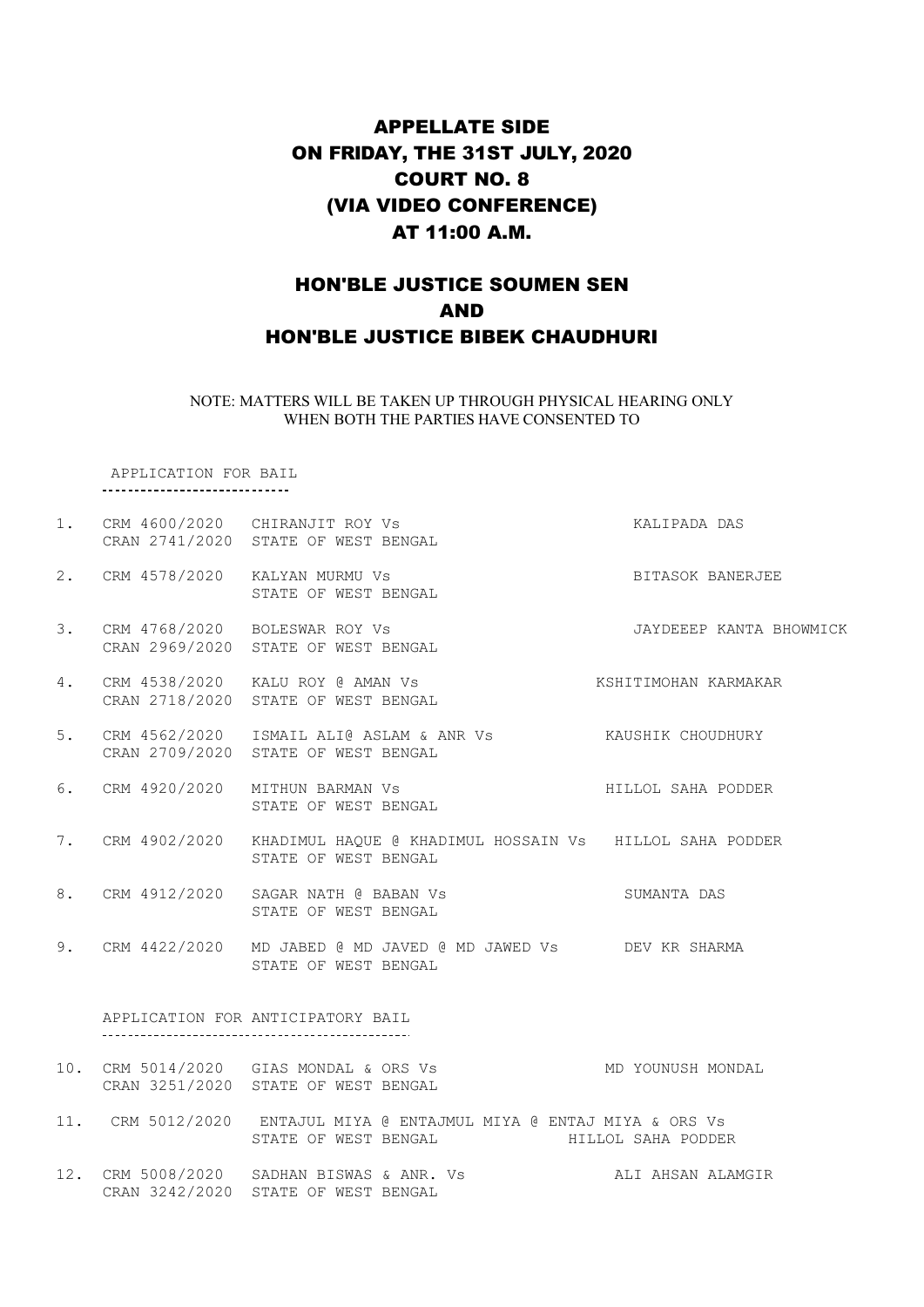|                                 | 13. CRM 5004/2020 UMA BARMAN Vs NADHUSHRI DUTTA MAJUMDAR<br>STATE OF WEST BENGAL                                           |                         |
|---------------------------------|----------------------------------------------------------------------------------------------------------------------------|-------------------------|
|                                 | 14. CRM 4940/2020 MOHIBUR MONDAL & ORS Vs BUSHRA KHATOON<br>CRAN 3156/2020 STATE OF WEST BENGAL                            |                         |
|                                 | 15. CRM 4936/2020 BAPI SARKAR VS<br>CRAN 3148/2020 STATE OF WEST BENGAL<br>CRAN 3148/2020 STATE OF WEST BENGAL             |                         |
|                                 | 16. CRM 4934/2020 ANARUL BISWAS & ANR Vs<br>CRAN 3143/2020 STATE OF WEST BENGAL                                            | ANISUR RAHMAN           |
|                                 | 17. CRM 4932/2020 KISHOR DAS Vs<br>CRAN 3141/2020 STATE OF WEST BENGAL                                                     | ASRAF MANDAL            |
| 18. CRM 4652/2020 SANKAR BAG Vs | CRAN 2819/2020 STATE OF WEST BENGAL                                                                                        | URNASIS BHUNIYA         |
|                                 | 19. CRM 4670/2020 SK. MURSHED ALI & ORS. Vs AMITABHA KARMAKAR<br>CRAN 2842/2020 STATE OF WEST BENGAL                       |                         |
|                                 | 20. CRM 4776/2020 SURAJ GURUNG@SURAJ GHISHING Vs BILLOL SAHA PODDAR<br>STATE OF WEST BENGAL                                |                         |
|                                 | 21. CRM 4630/2020 MINAJUDDIN MONDAL Vs  VDAY SANKAR CHATTOPADHYAY<br>CRAN 2791/2020 STATE OF WEST BENGAL & ANR             |                         |
|                                 | 22. CRM 5086/2020 MONTU MONDAL @ MANTU SK Vs ARUSHI RATHORE<br>CRAN 3355/2020 STATE OF WEST BENGAL                         |                         |
|                                 | 23. CRM 5084/2020 SIDDHARTHA GHOSH & ANR Vs ARIJIT BAKSHI<br>CRAN 3354/2020 STATE OF WEST BENGAL                           |                         |
| CRAN 2781/2020                  | 24. CRM 8018/2019P PRABHAS KR BANERJEE @ BABLU Vs SANTANU MAJI<br>CRAN 2780/2020 STATE OF WEST BENGAL                      |                         |
|                                 | 25. CRM 4617/2020 SURYA PRAKASH CHHAOCHHARIA & ANR Vs DIPTANGSHU BASU<br>CRAN 2765/2020 GENERAL MANAGER OF EASTERN RAILWAY |                         |
|                                 | 26. CRM 5026/2020 MANISH MAJUMDAR Vs<br>CRAN 3263/2020 DIRECTORATE OF REVENUE INTELLIGENCE                                 | TIRTHANKAR MURMU        |
|                                 | 27. CRM 5022/2020 MANGAL DAS @ MANGAL TILAK DAS Vs ARIJIT GHOSH<br>CRAN 3259/2020 STATE OF WEST BENGAL                     |                         |
|                                 | 28. CRM 5010/2020 MD. KALAM @ MUHAMMAD KALAM Vs MOUNICK GHOSH<br>CRAN 3245/2020 STATE OF WEST BENGAL                       |                         |
|                                 | 29. CRM 5006/2020 DEEPAK SINGH @ DIPAK SINGH Vs DEBAPRATIM GUHA<br>CRAN 3240/2020 STATE OF WEST BENGAL                     |                         |
|                                 | 30. CRM 4664/2020 JONY MALLICK & ANR Vs ANGSHUMAN CHAKRABORTY<br>CRAN 2836/2020 STATE OF WEST BENGAL                       |                         |
|                                 | 31. CRM 4628/2020 KHAYRUL ALAM KHAN Vs<br>CRAN 2788/2020 STATE OF WEST BENGAL                                              | MD ZEESHANUDDIN         |
|                                 | 32. CRM 4398/2020 MILAN DALAPATI Vs<br>CRAN 2560/2020 STATE OF WEST BENGAL                                                 | GOBINDYA CHANDRA BAIDYA |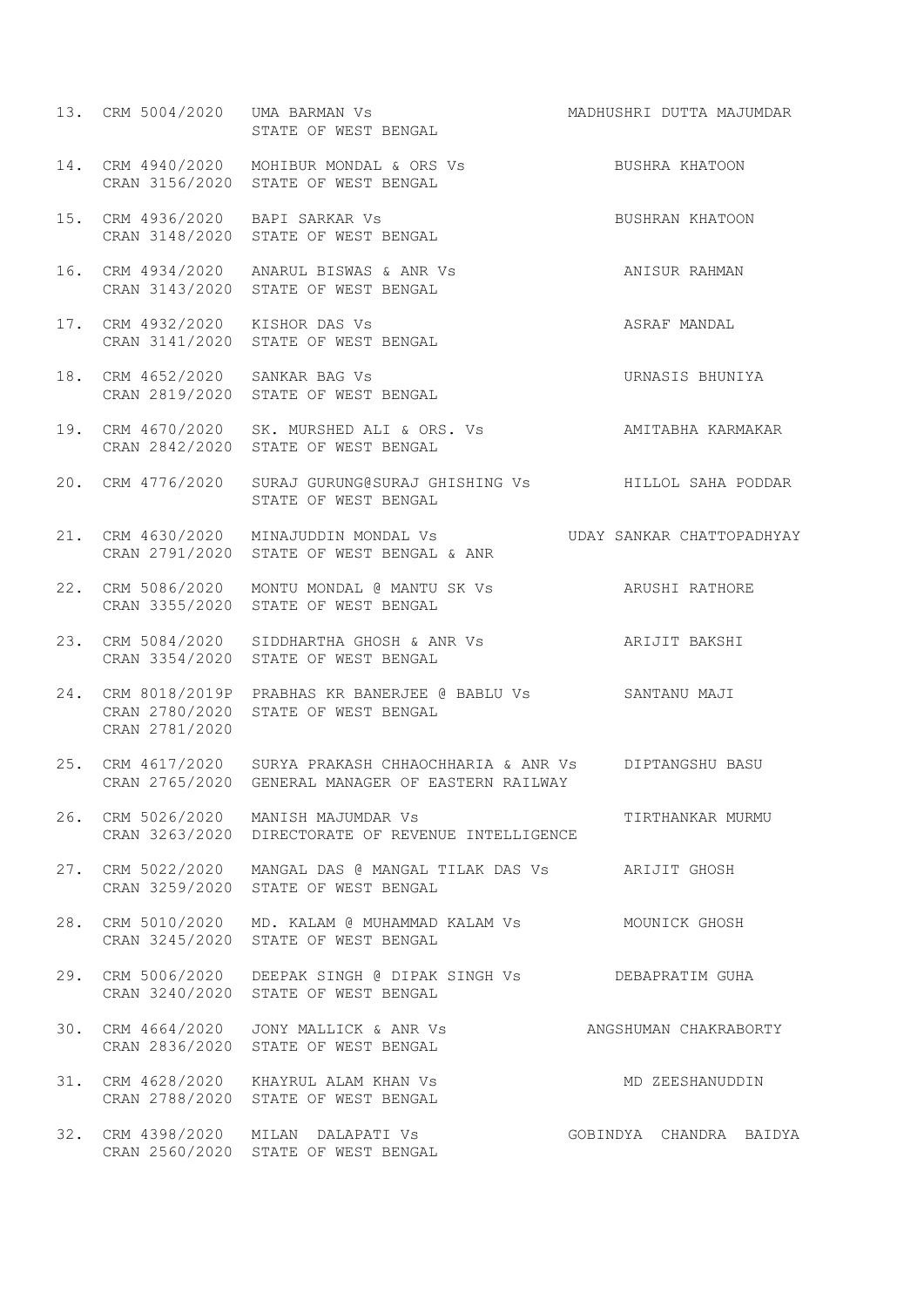BAIL IN CONNECTION WITH APPEAL 

33. CRA 96/2019 RAJU HALDER @ HALDAR Vs SUBIR DEBNATH CRAN 1804/2020 STATE OF WEST BENGAL & ANR CRAN 741/2020 WITH CRAN 1167/2019

34. CRA 68/2016 MANTU DOLUI & ORS. Vs **AMITABHA KARMAKAR** STATE OF WEST BENGAL

CRA 45/2016

WITH

- 35. CRA 296/2018 ALOKE BISWAS @ BAPI & ANR. Vs JONAKI SAHA CRAN 2673/2019 STATE OF WEST BENGAL & ANR.
- 36. CRA 164/2020 GANGADHAR RAJOWAR @ RAJWAR & ANR Vs SAURADEEP DUTTA STATE OF WEST BENGAL

ADMISSION OF APPEAL -----------------------------

37. CRA 180/2020 TASIRUL MOLLA Vs MAIDUL ISLAM KAYAL STATE OF WEST BENGAL

MOTION  $- - - - - - - - -$ 

- 38. FMAT 350/2020 SHYAMAL MAJUMDER Vs PRANTICK GHOSH CAN 3894/2020 SUBHAS MAJUMDER @ GOUTAM & ORS. CAN 3896/2020 CAN 3897/2020
- 39. MAT 484/2020 MD. JAHIDUL ISLAM & ORS Vs SALONI BHATTACHARJEE CAN 4135/2020 STATE OF WEST BENGAL& ORS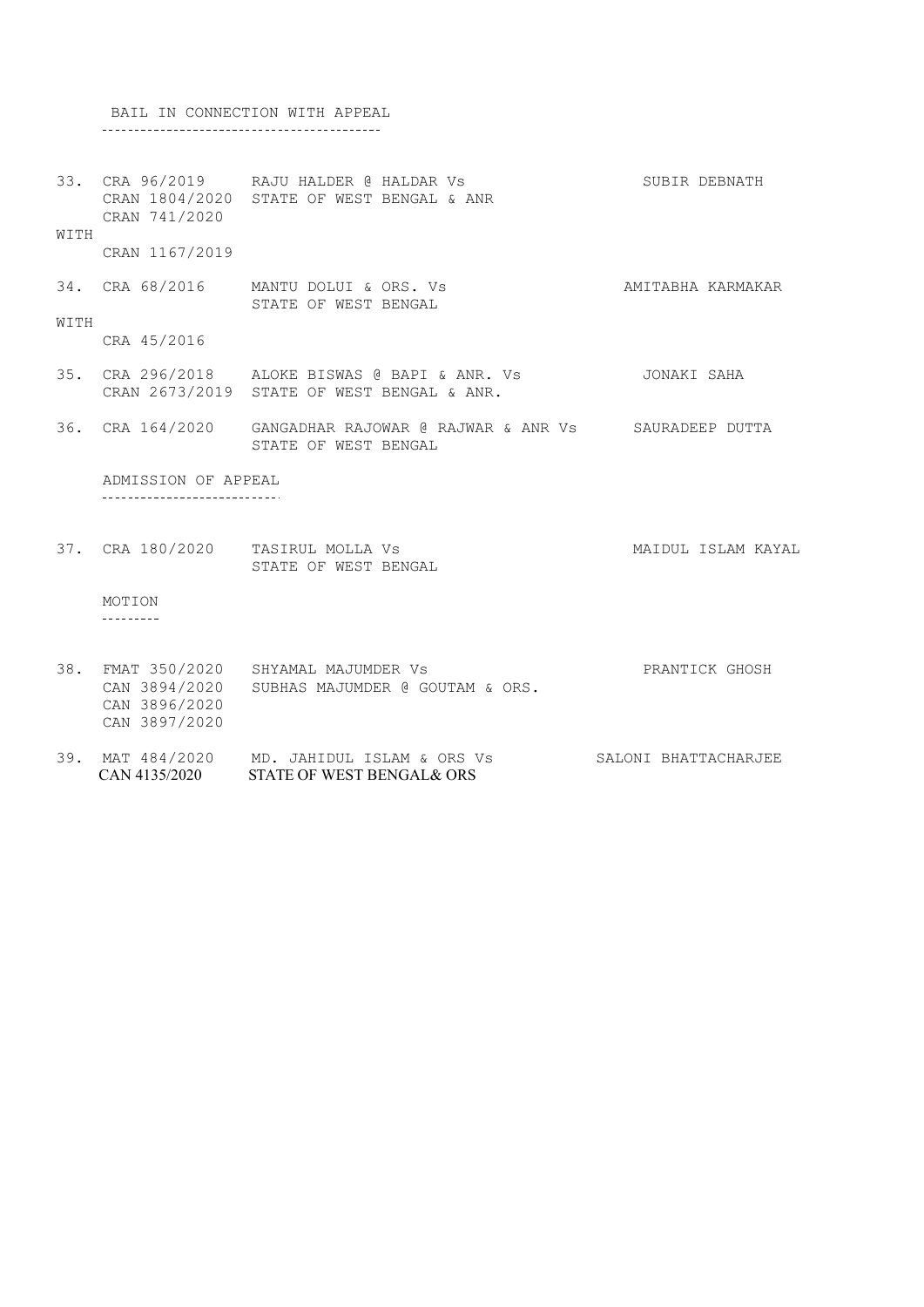# APPELLATE SIDE ON FRIDAY, THE 31ST JULY, 2020 COURT NO. 8 (VIA VIDEO CONFERENCE) 2:00 P.M. TO 3:30 P.M.

### HON'BLE JUSTICE SOUMEN SEN

# **MOTION**

| 1.  |                                | WP 5808W/2020 PROF DR. SRUTI BANDOPADHYAY Vs<br>CAN 3822/2020 VISVA-BHARATI & ORS                                                 | PUSPAL CHAKRRABORTY |
|-----|--------------------------------|-----------------------------------------------------------------------------------------------------------------------------------|---------------------|
| 2.  |                                | WP 5858W/2020 KHATUPATI ENERGY LIMITED & ANR Vs BAJSHREE KAJARIA<br>CAN 3932/2020 BOARD OF TRUSTEES FOR THE PORT OF KOLKATA & ORS |                     |
| 3.  |                                | WP 5720W/2020 BILLAL HOSSAIN MALLICK @ BELAL HOSSAIN & ANR Vs ARNAB SAHA<br>CAN 3656/2020 PINKY ROY & ORS                         |                     |
| 4.  |                                | WP 5718W/2020 SUSANTA PRADHAN Vs<br>CAN 3654/2020 STATE OF WEST BENGAL& ORS                                                       | SOURAV DUTTA        |
| 5.  |                                | WP 5712W/2020 MOHAMMAD ISLAM ALI & ANR Vs ANUP KUMAR BHOWMICK<br>CAN 3664/2020 STATE OF WEST BENGAL & ORS                         |                     |
| 6.  |                                | WP 5810W/2020 AHAMMAD HOSSAIN Vs<br>CAN 3824/2020 STATE OF WEST BENGAL & ORS                                                      | TIMIR BARAN SAHA    |
| 7.  | CAN 3681/2020 GSTN & ORS.      | HIMANGSHU KR. RAY<br>WP 5734W/2020 SANJEEV MURARKA Vs                                                                             |                     |
| 8.  |                                | WP 23178W/2019P M/S. EK ONKAR LOGISTICS PVT LTD Vs<br>CAN 188/2020 INDIAN OIL CORPT LTD & ORS                                     | SOHAM KUMAR ROY     |
| 9.  |                                | WP 5552W/2020 WATINUKSUNG JAMIR Vs<br>UNION OF INDIA & ORS                                                                        | RAMIJ MUNSHI        |
| 10. |                                | WP 5680W/2020 PRADIP CHATTERJEE & ORS Vs<br>CAN 3555/2020 STATE OF WEST BENGAL & ORS                                              | SWETA SAHA          |
|     | CAN 3563/2020                  | 11. WP 5682W/2020  JOYMADHAB GAYEN & ORS Vs<br>STATE OF WEST BENGAL & ORS                                                         | SUDARSHAN GHOSH     |
| 12. |                                | WP 5644W/2020 ASISH KUMAR SENGUPTA Vs<br>CAN 3504/2020 STATE OF WEST BENGAL & ORS.                                                | MAYUKH MAITRA       |
| 13. |                                | WP 5560W/2020 MA CHANDI DURGA CEMENTS LTD & ANR Vs<br>CAN 3272/2020 DAMODAR VALLEY CORPORATION & ORS                              | MOUMITA GHOSH       |
| 14. | CAN 4058/2020                  | WP 5918W/2020 JAI KISHAN SARAF Vs<br>UNION OF INDIA & ORS                                                                         | SANWAL TIBREWAL     |
| 15. | WP 5920W/2020<br>CAN 4062/2020 | THE PUBLIC SERVICE COMMISSION , WB & ORS Vs SHROBONI SARKAR<br>THE PRINCIPAL SECRETARY , DEPT OF HOME (P&AR), GOVT OFWB &ORS      |                     |
| 16. | WP 5922W/2020 SHAMPA GHOSH Vs  |                                                                                                                                   | SUDIPTA DASGUPTA    |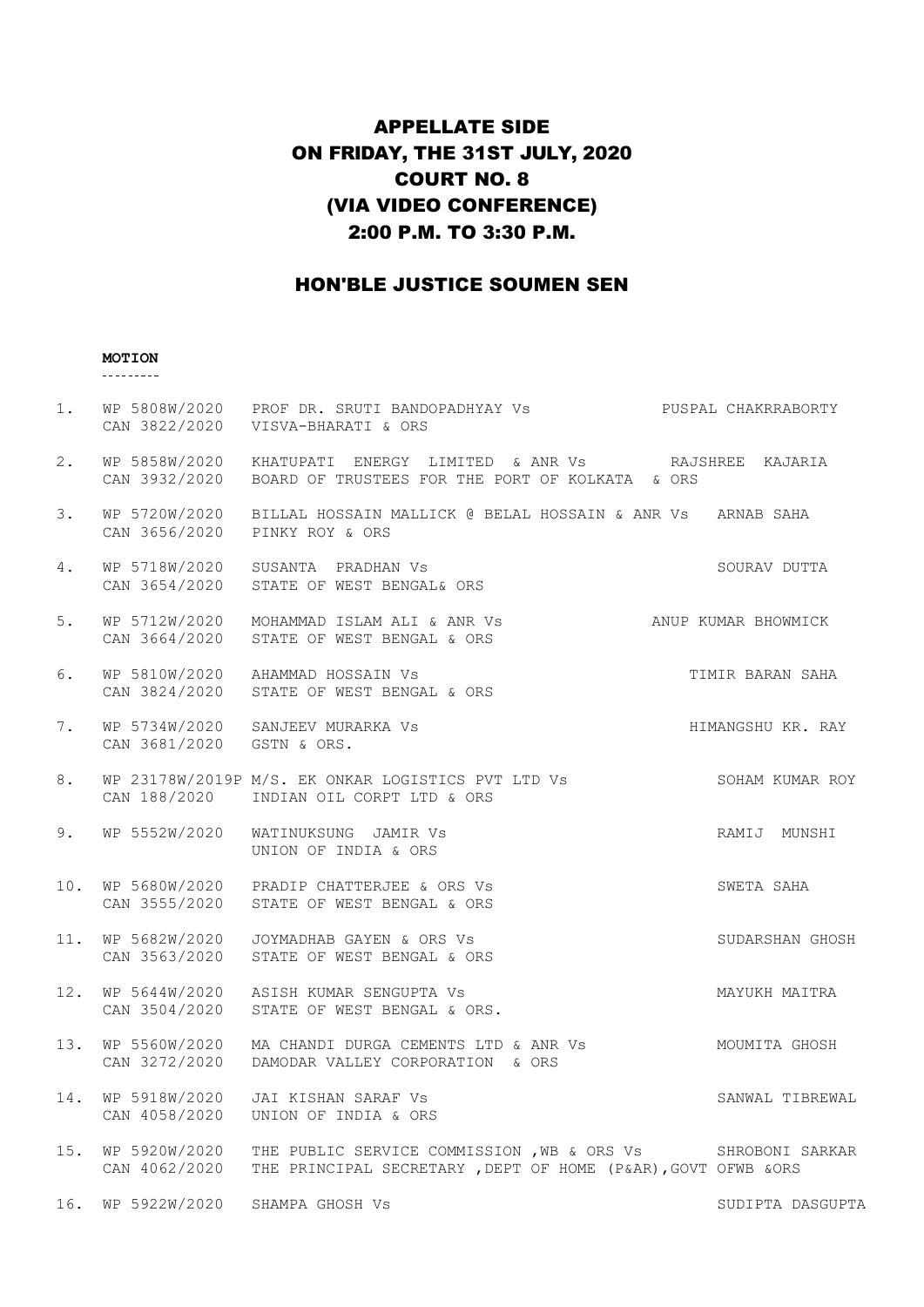CAN 4065/2020 STATE OF WEST BENGAL & ORS 17. WP 5924W/2020 BIJIT ROY Vs **KOUSTAV BAGCHI** CAN 4067/2020 THE STATE BANK OF INDIA & ORS 18. WP 5592W/2020 CAN 3346/2020 19. WP 5786W/2020 MAFIJUL ISLAM & ANR Vs PINTU KARAR CAN 3780/2020 STATE OF WEST BENGAL & ORS 20. WP 5828W/2020 NILOY DATTA Vs SOHAM BANDYOPADHYAY CAN 3864/2020 UNION OF INDIA & ORS 21. WP 5914W/2020 DEVSHANKAR SAH Vs ARPA CHAKRABORTY CAN 4052/2020 UNION OF INDIA & ORS 22. WP 5908W/2020 ASHA DAS & ANR Vs ANIRUDDHA BHATTACHARYYA CAN 4041/2020 STATE OF WEST BENGAL & ORS 23. WP 5910W/2020 SUBHODEB CHAUDHURI Vs SOMA MUKHOPADHYAY CAN 4048/2020 STATE OF WEST BENGAL & ORS 24. WP 5738W/2020 M/S. DHOOM MERCAQNTILE P. LTD. Vs SUBHASISH MITRA CAN 3686/2020 UNION OF INDIA & ORS, 25. WP 5938W/2020 PEARL CORPORATION ( PROP. TAPAS KUMAR BHUNIA) Vs TAPAS DUTTA CAN 4081/2020 STATE OF WEST BENGAL& ORS 26. WP 5956W/2020 SUKDEV SARKAR Vs SHAHAN SHAHAN SHAH CAN 4116/2020 STATE OF WEST BENGAL& ORS 27. WP 5958W/2020 JYOTE MOTORS (BENGAL) PVT. LTD. & ANR. Vs CHITTAPRIYA GHOSH CAN 4118/2020 STATE OF WEST BENGAL & ORS. 28. WP 5960W/2020 SAMIR GHOSH Vs RAVI RAVI RANJAN KUMAR CAN 4120/2020 STATE OF WEST BENGAL & ORS. 29. WP 5962W/2020 SUMANTA KUMAR GHATAK Vs **HEMANTA KUMAR DAS** CAN 4122/2020 STATE OF WEST BENGAL & ORS. 30. WP 5964W/2020 CHANDRATAN NASKAR Vs LAKSHMINATH BHATTACHARYYA CAN 4124/2020 STATE OF WEST BENGAL & ORS. 31. WP 5966W/2020 DEBASISH MANDAL Vs Same Control of RAFIKUL ISLAM SARDAR CAN 4126/2020 STATE OF WEST BENGAL & ORS. 32. WP 5968W/2020 AAFREEN ZEBA Vs PAWAN KUMAR GUPTA CAN 4128/2020 STATE OF WEST BENGAL & ORS. 33. WP 5970W/2020 SYED ISKANDER NASIR & ANR. Vs KAKALI DAS CHAKRABORTY CAN 4130/2020 STATE OF WEST BENGAL & ORS. 34. WP 5972W/2020 ALOKA DEY Vs TANUJA BASAK CAN 4134/2020 STATE OF WEST BENGAL & ORS. 35. WP 6000W/2020 SK AKHTAR ALI Vs ATHAR ALI ZEESHAN CAN 4182/2020 STATE OF WEST BENGAL & ORS 36. WP 6002W/2020 SHAILENDRA SINGH Vs ABHISHEK VERMA CAN 4184/2020 STATE OF WEST BENGAL & ORS 37. WP 6006W/2020 IYAR BOKSH MALLIK @ IEAR BOKSH MALLIK Vs ANISUR RAHAMAN CAN 4188/2020 STATE OF WEST BENGAL & ORS GAZI FARUQUE HOSSAIN STATE OF WEST BENGAL & ORS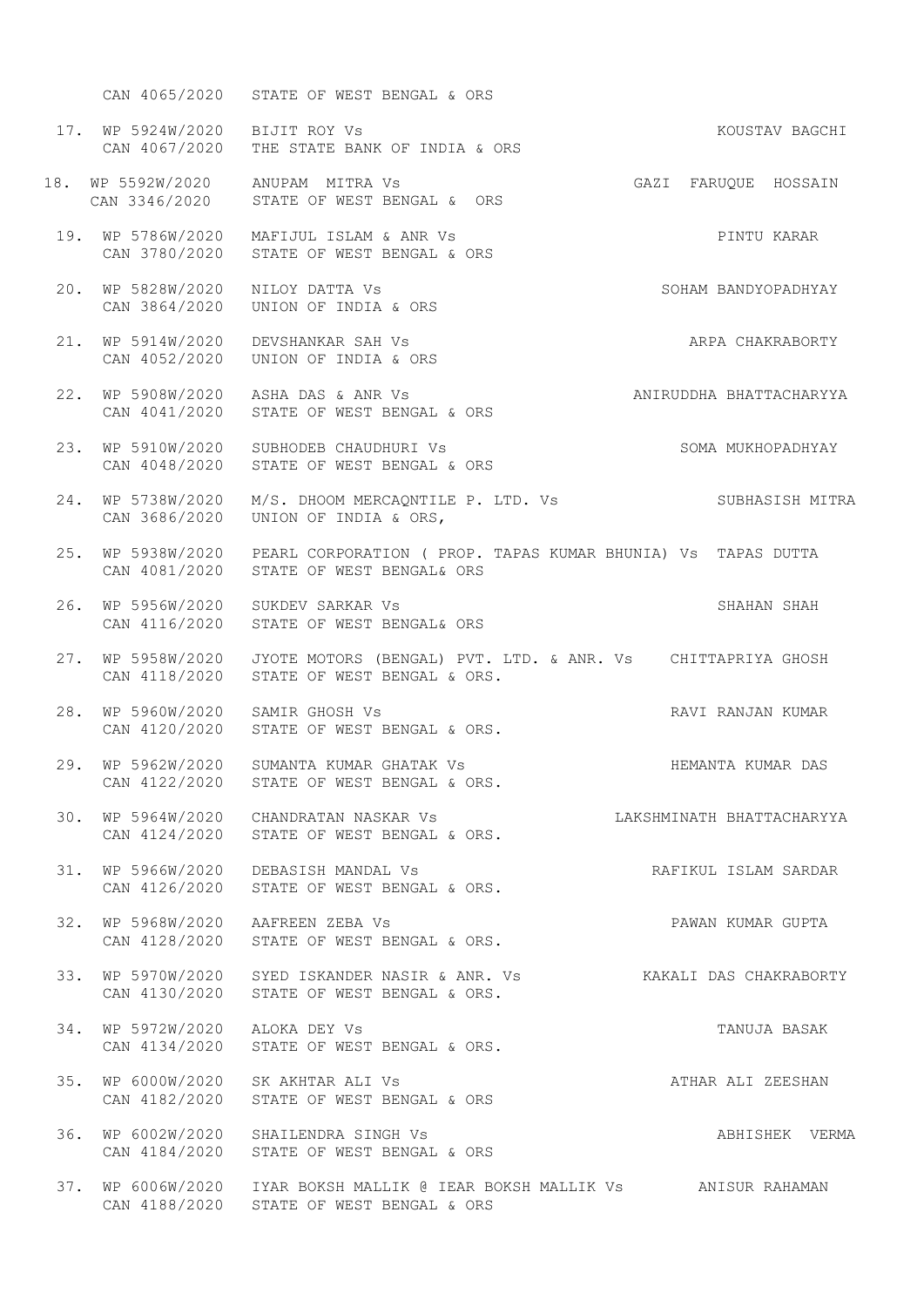- 38. WP 6008W/2020 BHAGABATI CHAKRABORTY Vs BIBASWAN MUKHERJEE CAN 4190/2020 STATE OF WEST BENGAL & ORS.
- 39. WP 6010W/2020 DR. MD. IQBAL ALAM Vs SALONI BHATTACHARJEE CAN 4194/2020 STATE OF WEST BENGAL & ORS.
- 40. WP 6012W/2020 GOPAL DAS Vs Show CORP CONSERVED BELLE RR. SHYAMAL CAN 4197/2020 STATE OF WEST BENGAL & ORS.
- 41. WP 6018W/2020 PASCHIM BANGA VIGYAN MANCHA & ORS Vs SAKHAWAT KHANDAKAR CAN 4206/2020 STATE OF WEST BENGAL & ORS
- 42. WP 6020W/2020 LILUA MAHASAKTI STEEL MARKET SHOP OWNERS' WELFARE ASSO Vs CAN 4208/2020 STATE OF WEST BENGAL&ORS SAYAN SINHA

CRIMINAL REVISION \_\_\_\_\_\_\_\_\_\_\_\_\_\_\_\_\_\_\_\_\_\_\_\_\_\_\_\_

- 43. CRR 1072/2020 TUSHAR MANNA Vs RAJIV KUMAR CRAN 3178/2020 ANANDA SARKAR
- 44. CRR 1070/2020 ARPITA GUIN Vs **ALI AHSAN ALAMGIR** CRAN 3151/2020 STATE OF WEST BENGAL & ORS.

CIVIL REVISION

- 45. CO 2874/2019 SMRITI PAUL @ SMRITIKANA PAUL Vs SATRAJIT SINHA ROY UNION OF INDIA & ORS
- 46. CO 1138/2020 M/S SKYLARK CIVIL WORKS PVT LTD Vs IFTEKAR MUNSHI CAN 3856/2020 SRI MD MOKSED SARKAR & ORS
- 47. CO 1128/2020 LABA KUMAR NAYAK & ORS Vs ARIJIT PRADHAN CAN 3561/2020 MALAY KUMAR MAITY
- 48. CO 1122/2020 SAIBAL BASU Vs KUMARDEEP MAJUMDER CAN 3210/2020 SMT SUDEEPTA BASU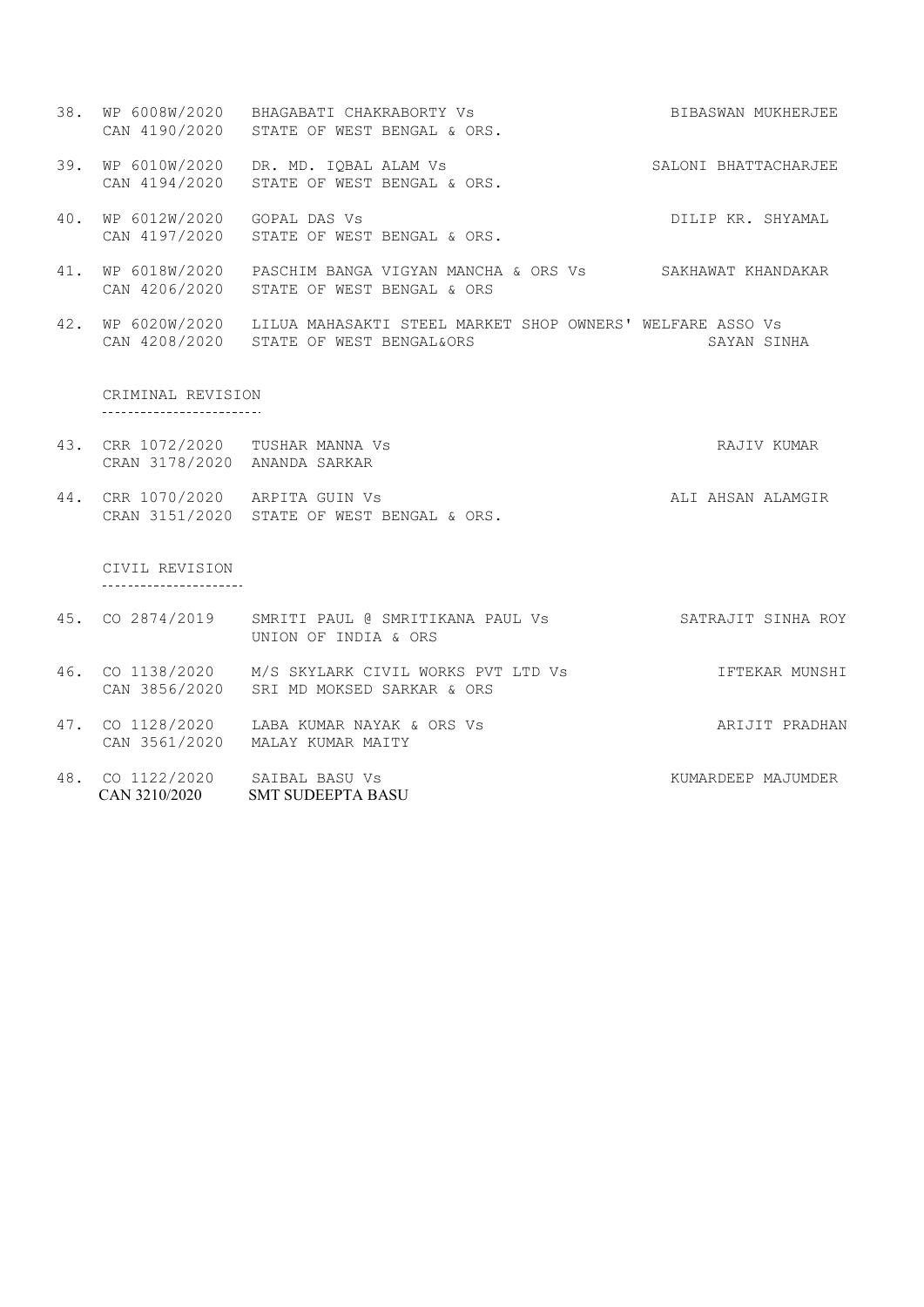### ORIGINAL SIDE ON FRIDAY, THE 31ST JULY, 2020 COURT NO. 8 (VIA VIDEO CONFERENCE) 2:00 P.M. TO 3:30 P.M.

### HON'BLE JUSTICE SOUMEN SEN

#### *NOTE: MATTERS WILL BE TAKEN UP THROUGH PHYSICAL HEARING ONLY WHEN BOTH THE PARTIES HAVE CONSENTED TO*

**COURT APPLICATIONS UNDER ART.226 1. WP 186/2020 ANURADHA CHAUDHURI Vs SNIGDHA SAHA THE KOLKATA MUNICIPAL CORPORATION AND ORS 2. GA 922/2020 RADHA DEVI CHOUDHURY AND ANR Vs VARUN KEDIA THE KOLKATA MUNICIPAL CORPORATION AND ORS WITH WP 213/2020 NEW CHAMBER APPLICATIONS** \_\_\_\_\_\_\_\_\_\_\_\_\_\_\_\_\_\_\_\_\_\_\_\_ **3. EC 350/2019 MAGMA FINCORP LIMITED Vs SINHA & CO. JAI SHANKAR MISHRA 4. EC 26/2020 MAGMA FINCORP LIMITED Vs SINHA & CO. ANJALI KAUDI & ANR. NEW MOTIONS** -----------**5. AP 722/2019 SREI EQUIPMENT FINANCE LIMITED Vs SINHA & CO. AMRITSAR MSW LIMITED & ANR. 6. AP 184/2020 SREI EQUIPMENT FINANCE LIMITED Vs SINHA & CO.**

**7. AP 188/2020 SREI EQUIPMENT FINANCE LIMITED Vs SINHA & CO. SEIRRA INFRAVENTURE PRIVATE LIMITED**

**SEIRRA INFRAVENTURE PRIVATE LIMITED**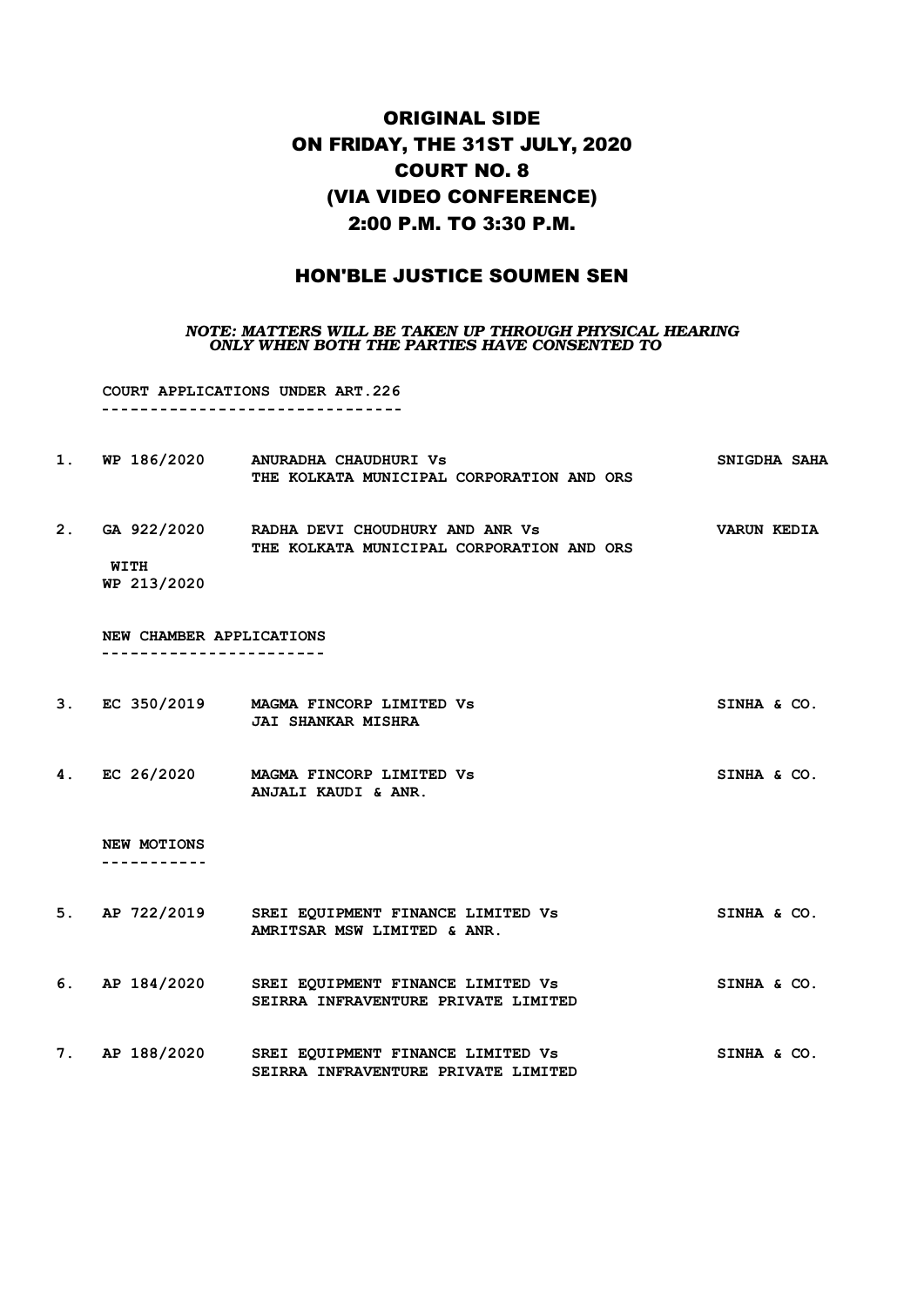# APPELLATE SIDE ON FRIDAY, THE 31ST JULY, 2020 COURT NO. 11 (VIA VIDEO CONFERENCE) 2:00 P.M. TO 3:30 P.M.

### HON'BLE JUSTICE MOUSHUMI BHATTACHARYA

# **TO BE MENTIONED**

| 1.  |                                                                                              | WP 5525W/2020 BHANU ROY & ORS Vs<br>STATE OF WEST BENGAL & ORS                                             | GOPA BISWAS         |
|-----|----------------------------------------------------------------------------------------------|------------------------------------------------------------------------------------------------------------|---------------------|
| 2.  | CAN 1308/2020<br>WITH<br>WP 11944W/2019<br>WP 20928W/2019<br>WP 20931W/2019<br>WP 9180W/2019 | WP 9597W/2019 AKTARUL ISLAM KAYAL & ORS Vs SHUCHIRA CHATTERJEE<br>CAN 5957/2019 STATE OF WEST BENGAL & ORS |                     |
|     | MOTION<br>---------                                                                          |                                                                                                            |                     |
| 3.  |                                                                                              | WP 5955W/2020 KNIGHT RIDERS SPORTS PVT.LTD Vs<br>CAN 4115/2020 ADJUDICATIN AUTHORITY (PMLA ) G & ORS       | AYUSH JAIN          |
| 4.  | CAN 3400/2020                                                                                | WP 5621W/2020 SHIBA PROSAD BANERJEE Vs<br>STATE OF WEST BENGAL & ORS                                       | SURYA MAITY         |
| 5.  | CAN 3659/2020                                                                                | WP 5723W/2020 SOUMI SARKAR Vs<br>STATE OF WEST BENGAL& ORS                                                 | JOYJIT DUTTA        |
| 6.  | CAN 3046/2020<br>CAN 3325/2020<br>CAN 3326/2020                                              | WP 5371W/2020 DR SONALI GOPALRAO BADHE Vs<br>UNION OF INDIA & ORS                                          | SOURI GHOSAL        |
| 7.  | CAN 3644/2020                                                                                | WP 5713W/2020 COOCHBEHAR ROLLER FLOUR MILLS LTD& ANR Vs AMRITA PANJA MOULLICK<br>WBSEDCL& ORS              |                     |
| 8.  | CAN 3574/2020                                                                                | WP 5687W/2020 GOBINDA MAITY Vs<br>MIDNAPUR MUNICIPALITY& ORS                                               | RAVI RANJAN KUMAR   |
| 9.  | WP 5569W/2020 KAUSTAV RAY Vs                                                                 | CAN 3303/2020 RAMANATHAN BHUBANESWARI & ANR                                                                | MAYUKH MAITRA       |
| 10. | WP 5819W/2020<br>CAN 3838/2020                                                               | MRINAL KANTI OJHA & ORS. Vs<br>STATE OF WB & ORS.                                                          | DEBABRATA DAS GUPTA |
| 11. | WP 5817W/2020<br>CAN 3835/2020                                                               | SUROJIT HAZRA Vs<br>STATE OF WEST BENGAL                                                                   | DEBABRATA DAS GUPTA |
| 12. | WP 5815W/2020                                                                                | MATHU METE VS<br>CAN 3833/2020 STATE OF WEST BENGAL                                                        | DEBABRATA DAS GUPTA |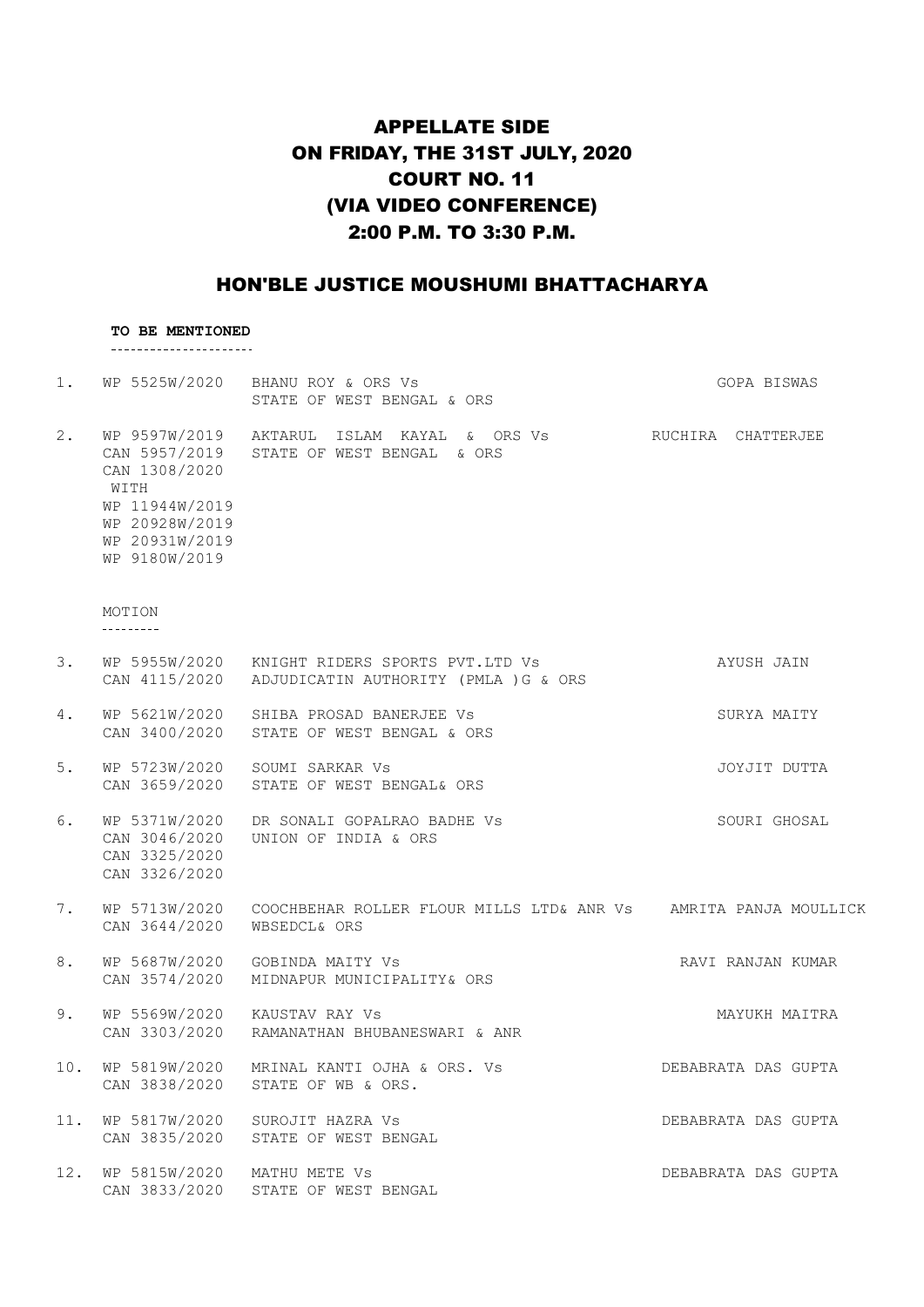|     |                             | 13. WP 5813W/2020 BIJOY KUMAR MONI Vs<br>CAN 3831/2020 STATE OF WEST BENGAL & ORS | KUNAL GANGULY        |
|-----|-----------------------------|-----------------------------------------------------------------------------------|----------------------|
| 14. | WP 5807W/2020 GOLABI DAS Vs | CAN 3816/2020 STATE OF WEST BENGAL & ORS                                          | PROBAL SARKAR        |
| 15. | WP 5721W/2020               | MOHAN LAL KOIRI Vs<br>CAN 3657/2020 BANK OF MAHARASTRA & ORS                      | RAHUL SARKAR         |
|     |                             | 16. WP 5719W/2020 SHAKTIPADA MAITY Vs<br>CAN 3655/2020 STATE OF WEST BENGAL& ORS  | SOURAV DUTTA         |
| 17. |                             | WP 5715W/2020 JOYASREE HALDER Vs<br>CAN 3646/2020 STATE OF WEST BENGAL& ORS       | MANOJIT BHATTACHARYA |
| 18. |                             | WP 205W/2020 SUSMITA GHOSH Vs<br>STATE OF WEST BENGAL & ORS                       | ASIT KR CHAKRABORTY  |
| 19. | CO 1139/2020 RASHMI KHEMKA  | Vs<br>CAN 3861/2020 STATE OF WEST BENGAL & ORS.                                   | SHEBATEE<br>DUTTA    |

CRIMINAL REVISION

20. CRR 1067/2020 SUJIT BARMAN ROY & ANR Vs MONTHERJE CRAN 3001/2020 STATE OF WEST BENGAL & ANR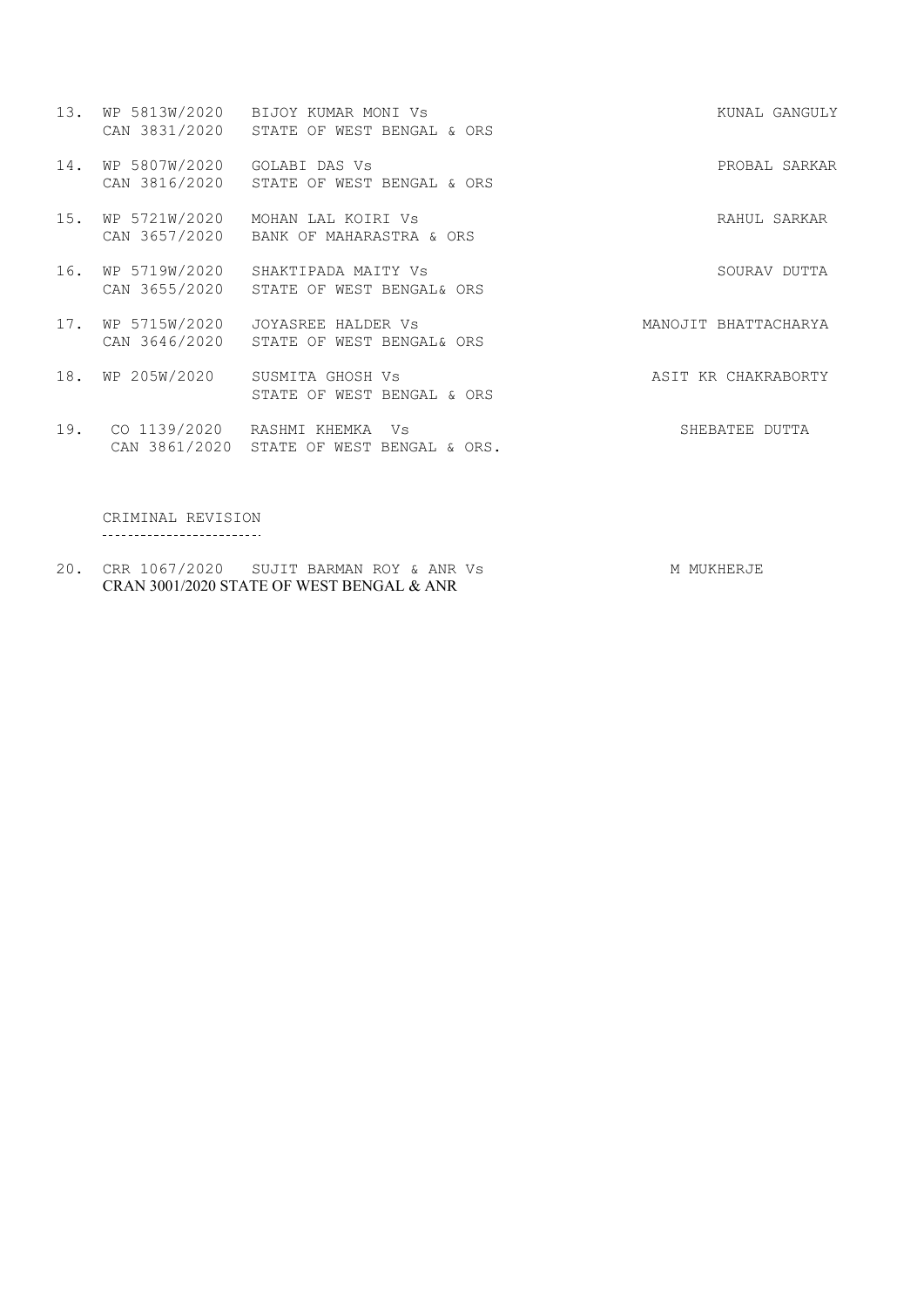## ORIGINAL SIDE ON FRIDAY, THE 31<sup>ST</sup> JULY, 2020 COURT NO. 11 (VIA VIDEO CONFERENCE) 2:00 P.M. TO 3:30 P.M.

### HON'BLE JUSTICE MOUSHUMI BHATTACHARYA

NOTE: MATTERS WILL BE TAKEN UP THROUGH PHYSICAL HEARING ONLY WHEN BOTH THE PARTIES HAVE CONSENTED TO

NEW MOTIONS

1. AP 186/2020 SREI EQUIPMENT FINANCE LIMITED Vs SINHA & CO. SEIRRA INFRAVENTURE PRIVATE LIMITED 2. GA 894/2020 SREI EQUIPMENT FINANCE LIMITED Vs SUBRATA BANERJEE AMRITSAR MSW LIMITED & ANR. WITH AP 722/2019 3. GA 918/2020 WILLIAMSON MAGOR AND CO LTD AND ORS. Vs PARASHAR BAIDYA ADITYA BIRLA FINANCE LTD AND ORS. WITH AP 209/2020

GA 919/2020

NEW CHAMBER APPLICATIONS -------------------------------------

4. EC 24/2020 MAGMA FINCORP LIMITED Vs SINHA & CO. NATARAJAN GANESHAN & ANR.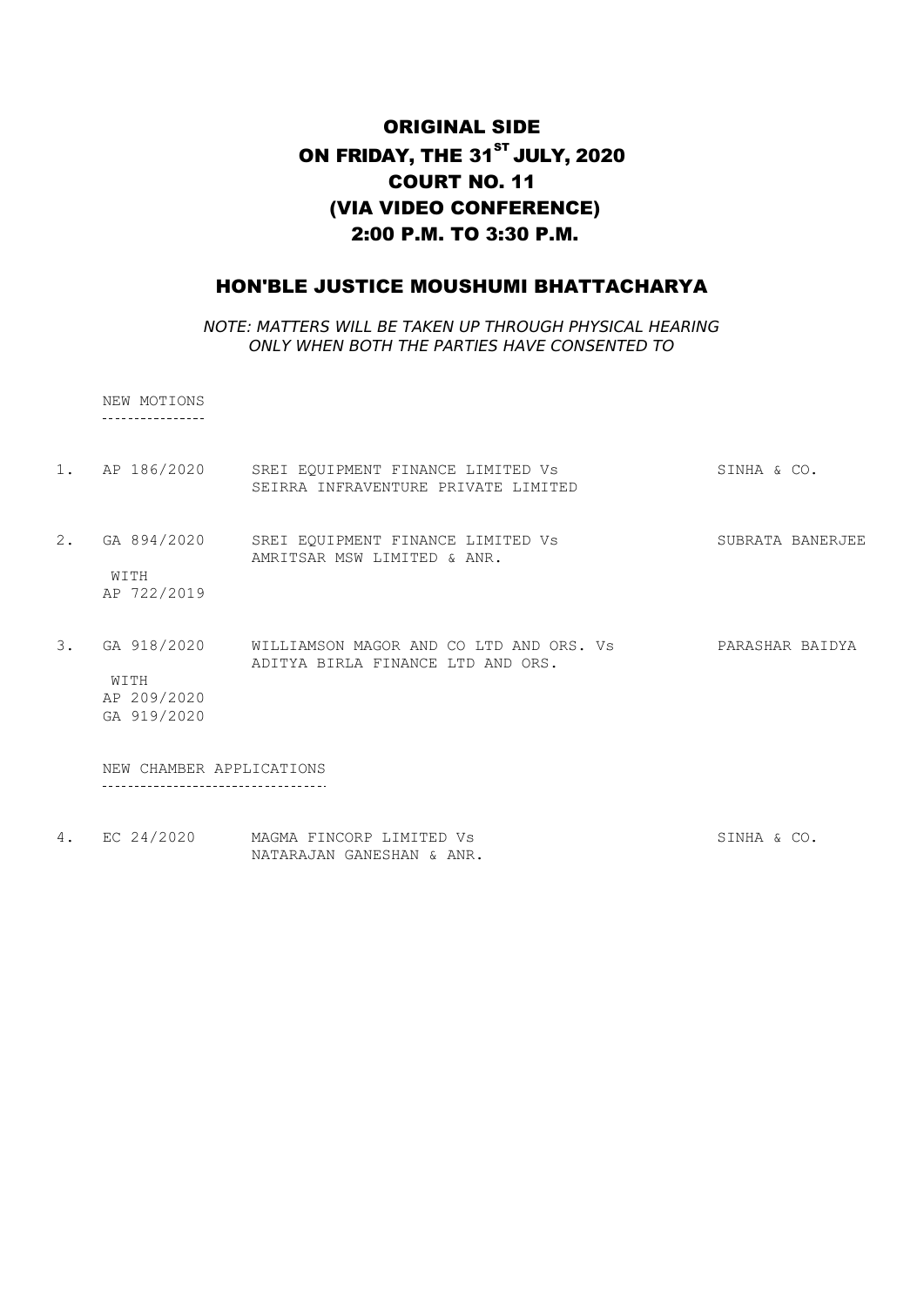# APPELLATE SIDE ON FRIDAY, THE  $31<sup>ST</sup>$  JULY, 2020 COURT NO. 12 (VIA VIDEO CONFERENCE) 2:00 P.M. TO 3:30 P.M.

# HON'BLE JUSTICE BIBEK CHAUDHURI

#### **MOTION**

<u> 22222222</u>

| 1.  |                                | WP 5984W/2020 VINEET KUMAR PODDAR Vs<br>CAN 4153/2020 STATE OF WEST BENGAL & ORS                 | RAJIB MULLICK          |
|-----|--------------------------------|--------------------------------------------------------------------------------------------------|------------------------|
| 2.  |                                | WP 5986W/2020 SK SAFIKUL ISLAM & ANR Vs<br>CAN 4154/2020 STATE OF WEST BENGAL & ORS              | PINTU KARAR            |
| 3.  | WP 5988W/2020<br>CAN 4156/2020 | SWAPAN KUMAR DUTTA Vs<br>STATE OF WEST BENGAL& ORS                                               | NITANKAR DUTTA BANIK   |
| 4.  | WP 5990W/2020<br>CAN 4161/2020 | BHASKAR CHAKRABORTY Vs<br>MACKINTOSH BURN LIMITED & ANR                                          | SURYANEEL DAS          |
| 5.  | WP 5992W/2020                  | AVISHEK BHATTACHARYA Vs<br>CAN 4163/2020 STATE OF WEST BENGAL & ORS                              | BIKRAM BANERJEE        |
| 6.  | WP 5994W/2020<br>CAN 4166/2020 | MD. JANIF MONDAL Vs<br>STATE OF WEST BENGAL& ORS                                                 | MD. ASHRAFUL HUQ       |
| 7.  | WP 5996W/2020 ASHA PAL Vs      | CAN 4172/2020 STATE OF WEST BENGAL & ORS                                                         | MD. ASHRAFUL HUQ       |
| 8.  | CAN 4178/2020                  | WP 5998W/2020 BISHNU PADA RANA @ BISTUPADA RANA Vs SAHEB BANERJEE<br>STATE OF WEST BENGAL & ORS. |                        |
| 9.  | CAN 4212/2020                  | WP 6004W/2020 KUMKUM MITTAL & ORS Vs<br>STATE OF WEST BENGAL& ORS                                | AMRITA PANJA MOULICK   |
| 10. | CAN 4202/2020                  | WP 6014W/2020 M/S JAYBEE PROPERTIES PVT. LTD& ANR Vs ARJUN SAMANTA<br>STATE OF WEST BENGAL& ORS  |                        |
|     |                                | 11. WP 5766W/2020 SATYAN PURKAIT & ORS Vs<br>CAN 3744/2020 STATE OF WEST BENGAL & ORS            | LAXMINATH BHATTACHARYA |
| 12. |                                | WP 5672W/2020 BASANA RANI MONDAL Vs<br>CAN 3547/2020 STATE OF WEST BENGAL& ORS                   | BIPLAB MAJUMDER        |
| 13. | CAN 3699/2020                  | WP 5740W/2020 AJFARUL HAQUE & ORS Vs<br>STATE OF WEST BENGAL & ORS                               | MARIA RAHAMAN          |
| 14. |                                | WP 5772W/2020 SABYA SACHI DUTTA Vs<br>CAN 3755/2020 STATE OF WEST BENGAL & ORS                   | DEBDEEP SINHA          |
| 15. | CAN 3489/2020                  | WP 5642W/2020 SAIDUL ISLAM Vs<br>STATE OF WEST BENGAL & ORS.                                     | OMAR FARUK GAZI        |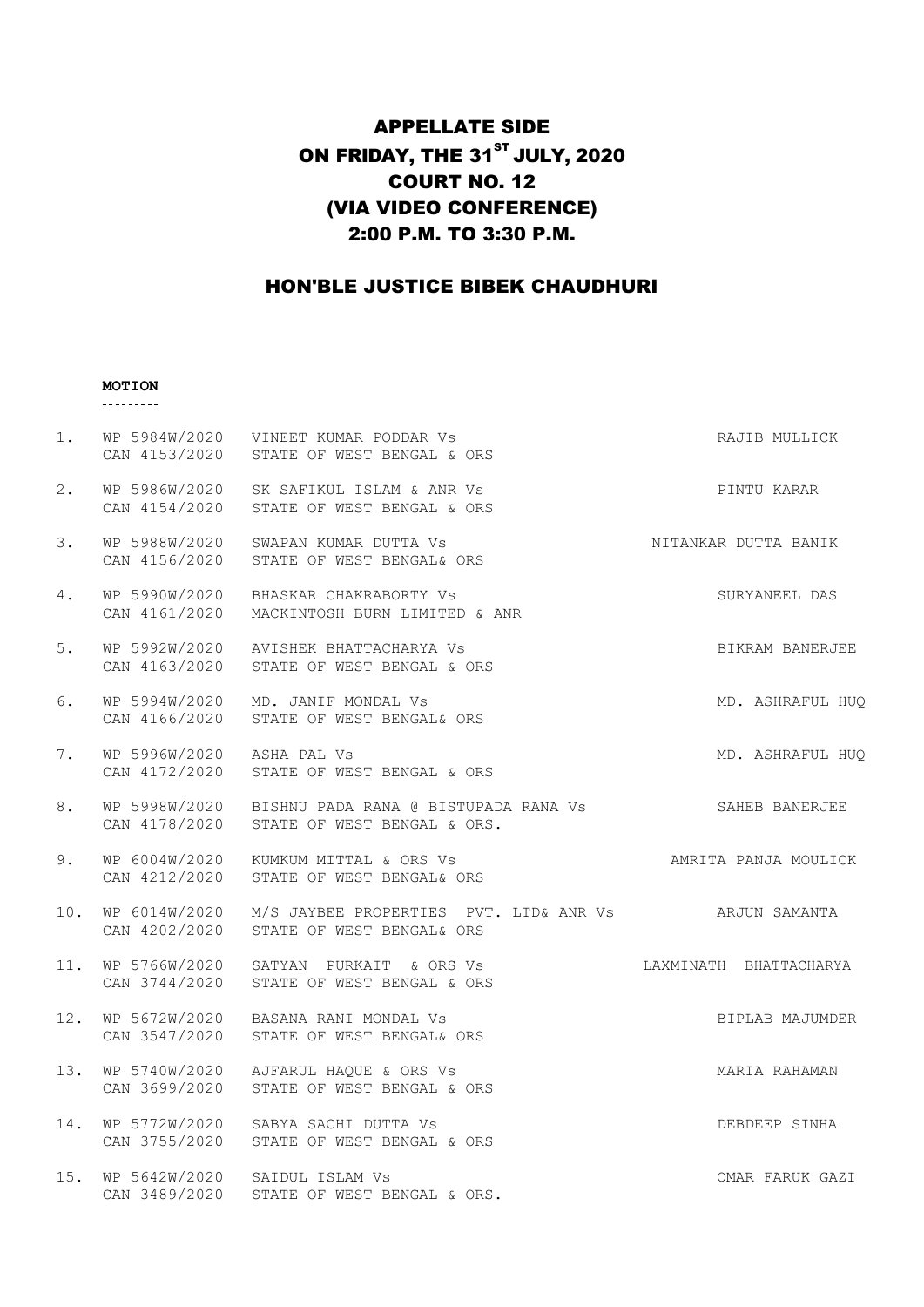16. WP 24188W/2018 SAMAPTI YADAVE Vs JHUMA CHAKRABORTY STATE OF WEST BENGAL & ORS. 17. WP 5742W/2020 AMRITA CHATTERJEE Vs PRONOY BASAK CAN 3701/2020 STATE OF WEST BENGAL & ORS 18. WP 5764W/2020 RAJU DHARA & ORS Vs **PARTHA CHAKRABORTY** CAN 3742/2020 STATE OF WEST BENGAL & ORS 19. WP 5436W/2020 AJIT KUMAR DAS & ANR. Vs JAMIRUDDIN KHAN UNION OF INDIA & ORS. 20. WP 5386W/2020 SURYA ALLOY INDUSTRIES LIMITED & ANR Vs SIDDHARTHA SHROFF CAN 3383/2020 WBSEDCL & ORS CAN 3384/2020 21. WP 5380W/2020 METSIL EXPORTS P. LTD. & ANR. Vs SIDDHARTH SHROFF CAN 3373/2020 WB ELEC. REGULATORY COM. & ORS. CAN 3374/2020 WITH CAN 3382/2020 CAN 3386/2020 WP 5614W/2020 WP 5616W/2020 22. WP 5762W/2020 BRAHM ALLOYS LIMITED & ANR Vs KAUSIK BISWAS CAN 3741/2020 WEST BENGAL FINANCIAL CORPORATION & ORS CIVIL REVISION - 1 ---------------------------23. CO 1144/2020 PINTU MODAK Vs MANAS KUMAR DAS CAN 3971/2020 HEMANTA PAUL 24. CO 1134/2020 HEMLATA DEVI Vs SUPARNA BISWAS CAN 3706/2020 M/S, DEORAM SARAN & CO & ORS 25. CO 1132/2020 HEMLATA RUNGTA Vs SANWAL TIBREWAL CAN 3670/2020 NANI GOPAL DAS CRIMINAL REVISION \_\_\_\_\_\_\_\_\_\_\_\_\_\_\_\_\_\_\_\_\_\_\_\_\_\_\_ 26. CRR 1052/2020 KAUSIK MITRA Vs SANANDA GANGULI CRAN 2613/2020 IPSITA MITRA ROY 27. CRR 1064/2020 PRATIMA SAMANTA Vs DEEPAK PRAHLADKA CRAN 2934/2020 STATE OF WEST BENGAL 28. CRR 1084/2020 VIJAY KUJUR Vs V D SHIVA BALAN CRAN 3395/2020 STATE OF WEST BENGAL CRAN 3396/2020 APPLICATION -------------29. CRA 182/2020 GUMA GURUNG@GOMA KHAWAS ANJAN CHOWDHURY CRAN 3394/2020 STATE OF WEST BENGAL WITH CRA 8/2020 CRAN 3394/2020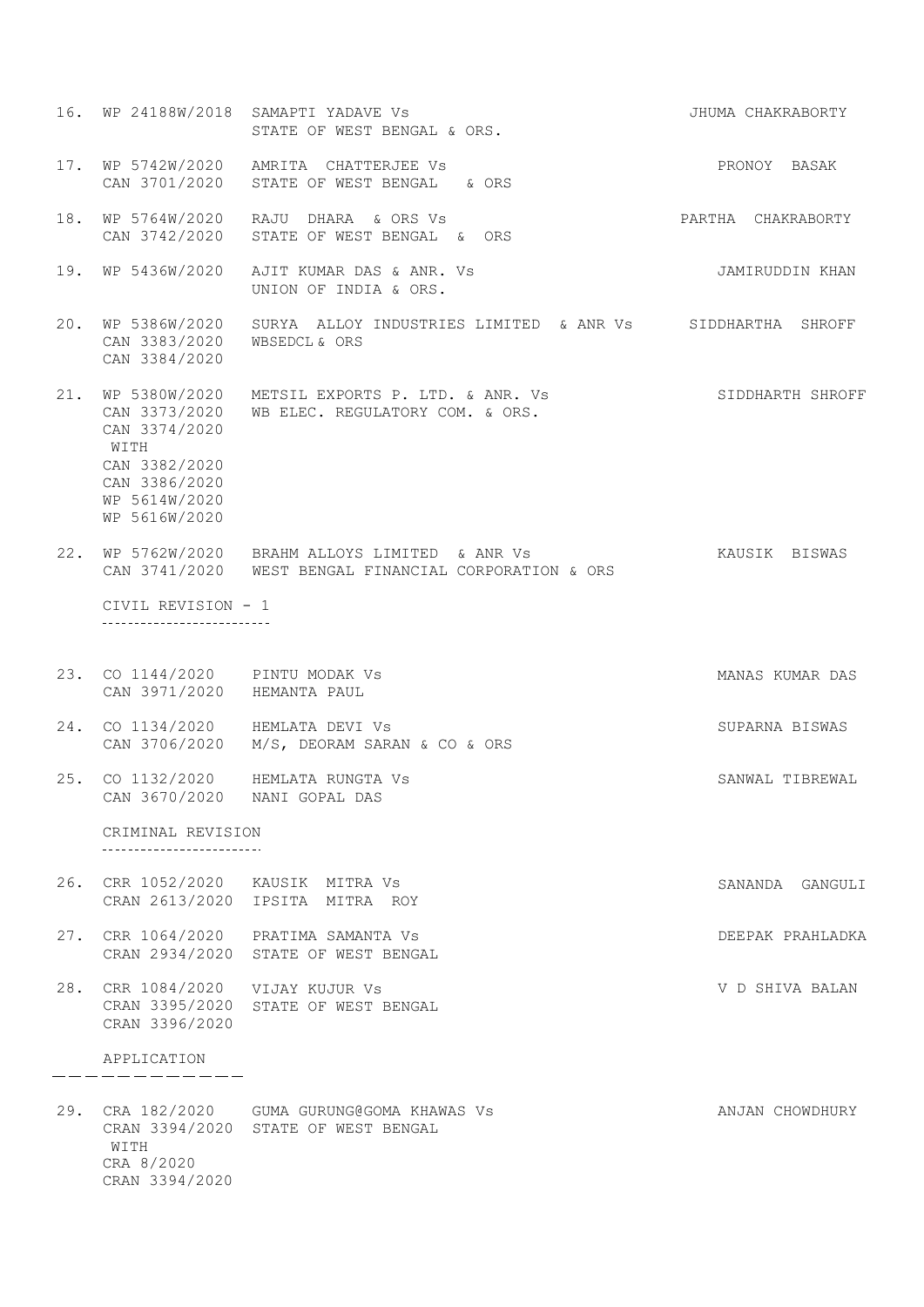# ORIGINAL SIDE ON FRIDAY, THE 31<sup>ST</sup> JULY, 2020 COURT NO. 12 (VIA VIDEO CONFERENCE) 2:00 P.M. TO 3:30 P.M.

### HON'BLE JUSTICE BIBEK CHAUDHURI

#### *NOTE: MATTERS WILL BE TAKEN UP THROUGH PHYSICAL HEARING ONLY WHEN BOTH THE PARTIES HAVE CONSENTED TO*

NEW MOTIONS

| AP 187/2020 | SREI EQUIPMENT FINANCE LIMITED Vs   | SINHA & CO |
|-------------|-------------------------------------|------------|
|             | SEIRRA INFRAVENTURE PRIVATE LIMITED |            |

2. Appl in

GA 909/2020 EMAMI LIMITED Vs GA 910/2020 HINDUSTAN UNILEVER LIMITED SANJAY GINODIA

WITH CS 62/2020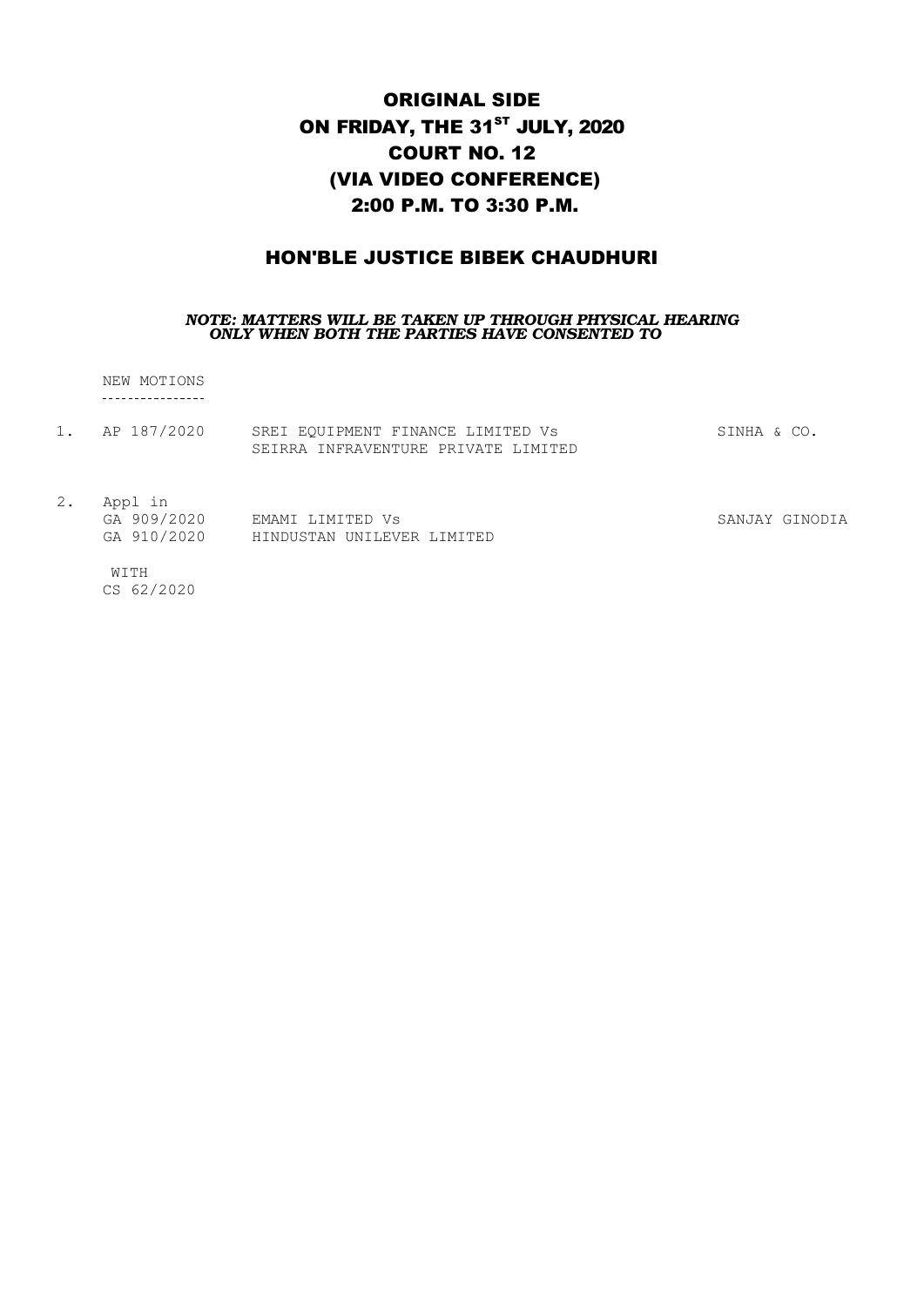# APPELLATE SIDE ON FRIDAY, THE 31ST JULY, 2020 COURT NO. 19 (VIA VIDEO CONFERENCE) 2:00 P.M. TO 3:30 P.M.

### HON'BLE JUSTICE SUBHASIS DASGUPTA

CRIMINAL REVISION

| 1.  |                                                 | CRR 1063/2020 ASHISH TAPARIA Vs<br>CRAN 2874/2020 STATE OF WEST BENGAL & ANR                                  | FALGUNI BANDYOPADHYAY |
|-----|-------------------------------------------------|---------------------------------------------------------------------------------------------------------------|-----------------------|
| 2.  |                                                 | CRR 1079/2020 SK. MOHAMMAD ALI & ANR Vs<br>CRAN 3331/2020 STATE OF WEST BENGAL                                | MUJIBAR ALI NASKAR    |
|     | MOTION<br>---------                             |                                                                                                               |                       |
| 3.  | CAN 3340/2020                                   | WP 17185W/2019 SURYA ALLOY INDUSTRIES LTD & ANR Vs GAUTAM SHROFF<br>CAN 3338/2020 SOUTH EASTERN RAILWAY & ORS |                       |
| 4.  |                                                 | WP 5775W/2020 CAPITAL CLINIC & NURSING HOME & ANR Vs SAYAK KONAR<br>CAN 3758/2020 STATE OF WEST BENGAL & ORS  |                       |
| 5.  | WP 5797W/2020<br>CAN 3801/2020                  | JAYANTA KANRI VS<br>STATE OF WEST BENGAL & ORS                                                                | SHUVRO PROKASH LAHIRI |
| 6.  | CAN 3756/2020                                   | WP 5773W/2020 PRASANTA KR DE Vs<br>STATE OF WEST BENGAL & ORS                                                 | RANJIT KR ROY         |
| 7.  |                                                 | WP 5783W/2020 SHIBA PROSAD BANERJEE Vs<br>CAN 3776/2020 STATE OF WEST BENGAL & ORS                            | SURYA MAITY           |
| 8.  |                                                 | WP 5791W/2020    UCO BANK & ANR Vs<br>CAN 3787/2020 STATE OF WEST BENGAL & ORS                                | SANTOSH KUMAR RAY     |
| 9.  | CAN 3507/2020                                   | WP 5647W/2020 ANATHBANDHU TEACHER'S TRAINING INSTITUTE Vs<br>UNION OF INDIA & ORS                             | TUHIN<br>SUBHRA RAUT  |
| 10. | WP 2361W/2020<br>CAN 3510/2020<br>CAN 3511/2020 | M/S. METACO INDIA Vs<br>THE KOLKATA MUNICIPAL CORPORATION & ORS                                               | CHANDRA NATH SARKAR   |
| 11. |                                                 | WP 1189W/2020P KALPANA BANERJEE & ORS Vs<br>KOLKATA MUNICIPAL CORPORATION & ORS                               | SUMITAVA CHAKRABORTY  |
| 12. | WP 5799W/2020<br>CAN 3805/2020                  | BEDARUL ISLAM Vs<br>STATE OF WEST BENGAL & ORS                                                                | PROBAL SARKAR         |
| 13. | WP 5801W/2020<br>CAN 3807/2020                  | BELI HAZRA VS<br>STATE OF WEST BENGAL & ORS                                                                   | PROBAL SARKAR         |
| 14. | WP 5985W/2020<br>CAN 4152/2020                  | MANJU DEVI GUPTA VS<br>UNION OF INDIA & ORS                                                                   | SAKET SHARMA          |